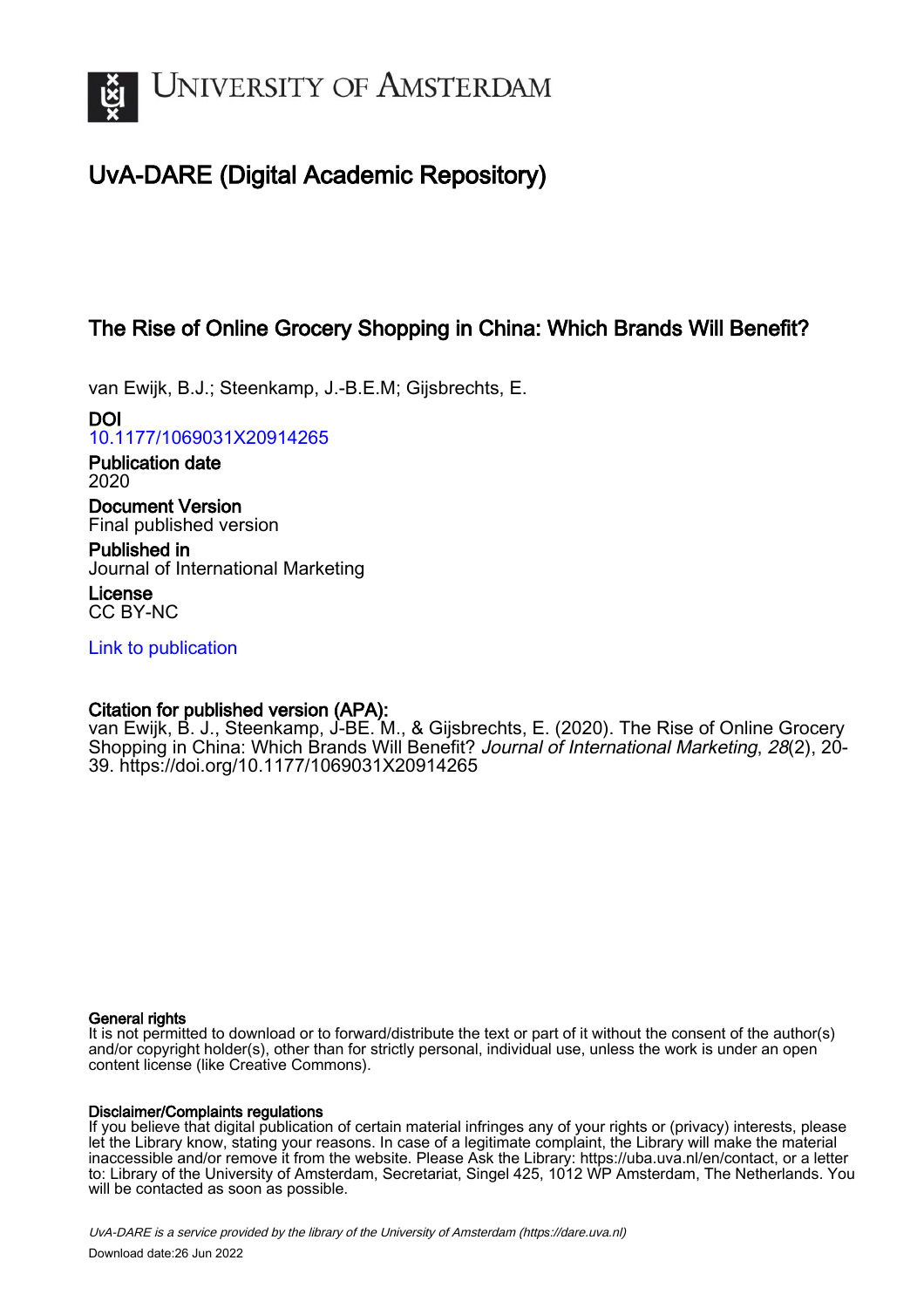

Journal of International Marketing 2020, Vol. 28(2) 20-39 © American Marketing Association 2020  $\odot$   $\odot$ Article reuse guidelines: [sagepub.com/journals-permissions](https://sagepub.com/journals-permissions) [DOI: 10.1177/1069031X20914265](https://doi.org/10.1177/1069031X20914265) [journals.sagepub.com/home/jig](http://journals.sagepub.com/home/jig)



Bernadette J. van Ewijk **D**, Jan-Benedict E.M. Steenkamp, and Els Gijsbrechts

The Rise of Online Grocery Shopping in

China: Which Brands Will Benefit?

#### Abstract

Online grocery in China is on the rise. With large differences in brands' abilities to secure a portion of China's online pie, a key question is what drives these differences. The authors derive how a brand's total sales change as the online grocery share goes up, and they show that it depends on two indices: (1) the brand's online index (brand's online category share relative to its offline category share) and (2) the category's online index (category's grocery share online relative to its grocery share offline). The authors then identify brand and category factors that drive these indices. They estimate their model on 448 brands in 60 product categories in China using 2011–2015 data. Their analyses show that the brand online index mainly increases with higher levels of online availability, lower online-to-offline price ratios, and for "trusted," less "fun" brands. As for the category online index, expensive, less frequently bought categories benefit from the shift toward the online channel, whereas the opposite holds for perishable and heavy categories.

### Keywords

China, digital sales channel, ecommerce, grocery

Online supplement:<https://doi.org/10.1177/1069031X20914265>

Digital disruption is changing the way brands are sold to consumers (Gielens and Steenkamp 2019). One development that offers both great potential as well as poses significant challenges to brands is the rise of the digital ("online") sales channel (Steenkamp 2020). In many industries ranging from books and apparel to electronics and music, online sales account for a large portion of total brand revenues (Web Retailer 2019). One industry in which online sales are lagging is grocery (foods, beverages, personal care, household care, and pet care). In 2018, online grocery sales accounted for 5.0% of total grocery sales in Germany, 7.2% in the U.K., 6.5% in France, and 4.9% in the United States. In China, the situation is very different in 2018, online grocery accounted for 32.5% of all grocery expenditures, up from  $1.4\%$  in 2010.<sup>1</sup> Although in many marketing domains China is an economic follower (Kumar and Steenkamp 2013), when it comes to online grocery, China is leading the way.

Studying the Chinese online versus offline grocery scene is interesting for at least three reasons. First, what are the key factors driving online brand success in this sophisticated

grocery market? What can marketing academics and practitioners learn from China? Second, China is similar to other emerging markets in that its offline (brick and mortar) retail infrastructure is relatively underdeveloped. Between 2014 and 2018, online grocery revenues increased on average by 35.1% per year in China, whereas the annual growth rate of offline grocery formats varied between  $-5.7\%$  and  $3.7\%$ <sup>2</sup> (Bain & Company and Kantar Worldpanel 2019). The success of the online channel suggests that China is leapfrogging over the Western brick-and-mortar infrastructure of sophisticated

<sup>&</sup>lt;sup>1</sup> Online market shares are based on grocery revenue data provided by industry specialist Edge Retail Insight (formerly PlanetRetail).

 $2$  The compound annual growth rate for different offline store formats was as follows: small grocery (stores that are less than  $100 \text{ m}^2$ ):  $-5.7\%$ , convenience (stores operating more than 16 hours a day): 2.0%, super/mini (stores between 100–6,000 m<sup>2</sup>): 1.7%, hypermarket (stores  $> 6,000$  m<sup>2</sup>): 0.6%, and other formats (e.g., department and specialty stores): 3.7% over the period 2014–2018.

Bernadette J. van Ewijk is Assistant Professor, University of Amsterdam, the Netherlands (email: [b.j.vanewijk@uva.nl](mailto:b.j.vanewijk@uva.nl)). Jan-Benedict E.M. Steenkamp is C. Knox Massey Distinguished Professor of Marketing, University of North Carolina at Chapel Hill, USA and Fellow at the Institute for Sustainable Innovation and Growth (iSIG), Fudan University, China (email: [JBS@unc.](mailto:JBS@unc.edu) [edu\)](mailto:JBS@unc.edu). Els Gijsbrechts is Professor of Quantitative Marketing, Tilburg University, the Netherlands (email: [E.Gijsbrechts@tilburguniversity.edu](mailto:E.Gijsbrechts@tilburguniversity.edu)).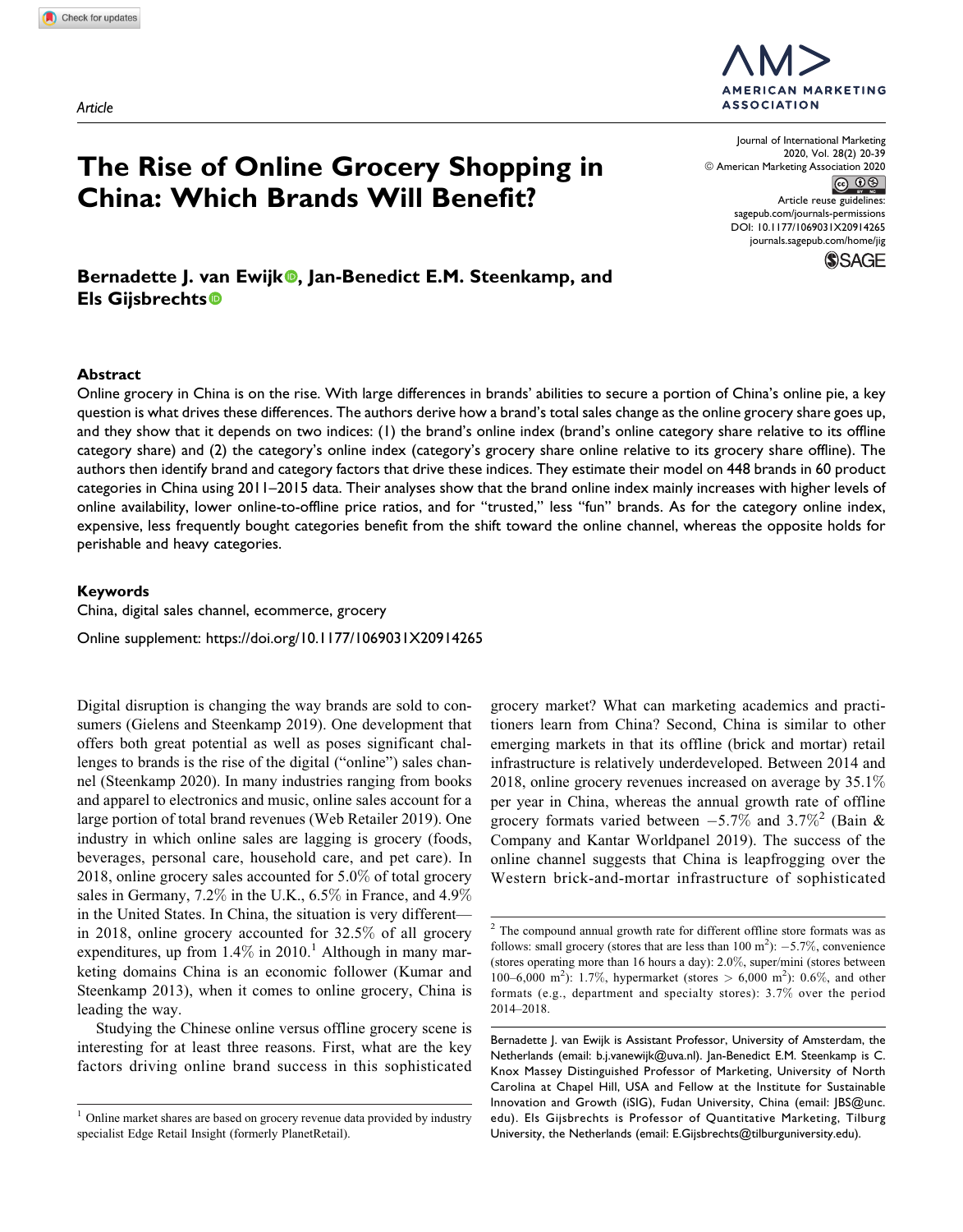supermarkets and hypermarkets such as Kroger, Tesco, Carrefour, and Walmart. China has moved directly from an unsophisticated distribution infrastructure to ecommerce, providing a distribution model that other emerging markets whose offline infrastructures are even less developed (Steenkamp 2017) can follow. Third, insights into brand success in the online world in China are important in their own right. After all, China has emerged as the second largest economy in the world (The World Bank 2019), and many Western grocery companies, from Coca-Cola, Procter & Gamble, and Colgate-Palmolive to Nestlé and Unilever, heavily depend on China for revenue.

For grocery brands, it is unclear how this increase in online grocery share in China will affect revenue. Industry analysts point to growth opportunities ("Online shoppers spend more"; Kantar Worldpanel 2015, p. 11) and contend that for grocery brands to keep thriving in China, they should grow with the winning (online) channel (Bain & Company and Kantar Worldpanel 2019). However, which brands will benefit—or suffer from the rise of online grocery, and why, is not clear. Stark differences exist in online versus offline performance between brands. Whereas some brands appear to hold similar market shares online and offline, others enjoy a dominant position in their category in the offline channel but do not seem able to capture a large portion of category sales in the online channel, or vice versa (Kantar Worldpanel 2015). Moreover, offline versus online category sales themselves appear to evolve differently as online increases in popularity (Bain & Company and Kantar Worldpanel 2019). What drives these differences? How can brand managers increase the chances of being on the winning end?

The factors that will influence brands' online relative to offline sales performance are not immediately clear. Academic studies to date have investigated grocery brand success in both channels but have focused on nonmonetary metrics like loyalty (Danaher, Wilson, and Davis 2003) or have considered online and offline choice shares for only a small set of categories and brands (Chu, Chintagunta, and Cebollada 2008; Degeratu, Rangaswamy, and Wu 2000). Moreover, most of these studies have only focused on a small set of drivers such as price (Chu, Chintagunta, and Cebollada 2008) or package size (Chu, Arce-Urriza, Cebollada-Calvo, and Chintagunta 2010). Although Campo and Breugelmans (2015) looked at a large set of marketing mix instruments and intrinsic market characteristics, they focused on the online versus offline performance of categories, not brands. In addition, these studies have almost exclusively focused on Western markets. So, ironically, they missed out on testing ideas in the lead market.

The current study aims to fill this gap by answering two research questions. First, how do a brand's sales in China change as the share of grocery sold online goes up? How can brand managers assess whether they are doing well or are lagging? We show that brand success in the combined online/offline world critically depends on two indices; namely, the brand online index (BOI), which is the brand's online category share relative to its offline category share, and the category online index (COI), which is the category's grocery share online relative to its grocery share offline. BOI and COI can be used by managers as metrics of their "value at risk" in a world where the online channel is becoming more important. Second, what are the drivers of BOI and COI? We consider a comprehensive set of brand and category characteristics organized around the 4 Ps. We seek to determine which factors matter most and how brand managers can use these insights to their advantage.

We derive BOI and COI and empirically test the impact of various drivers on these metrics using a unique dataset that tracks the purchases of 40,000 urban Chinese panelists for over 440 grocery brands in 60 categories. We combine scanner data covering five years (2011–2015) with consumer survey data for a subset of brands, expert surveys, and brand advertising expenditures.

The remainder of this article is structured as follows. First, we formally derive the link between brands' sales change as the overall share of grocery sold online goes up and their BOI and COI metrics. We then conceptualize what brand and category factors influence these metrics, highlighting the unique character of the Chinese grocery market, by including variables such as foreign brand ownership and local cultural embeddedness. These factors are important for increasing understanding of the Chinese grocery market but are not generally regarded as key factors in Western grocery markets. Then, we discuss the methodology to estimate these effects, followed by a description of our empirical setting and data. Having presented the estimation results, we discuss implications and directions for future research.

### Research Framework

The focus of this study is twofold. First, we derive the condition under which total brand sales go up (or down) with the rise of the total share of grocery sold online. We decompose this condition into its underlying components and show that it critically depends on the product of two metrics: BOI and COI. Next, we quantify the impact of brand factors on BOI and of category factors on COI. Figure 1 provides the research framework that guided our study. It specifies overall brand performance as a function of BOI and COI. Furthermore, it identifies brand and category factors that are categorized along the 4 Ps, where we split the P of product between brand and other product factors and provide their expected effects on BOI or COI.

### The Role of BOI and COI

We are interested in how total brand sales evolve with the advent of the online channel. This will depend on the brand itself and on the category it operates in. Moreover, when quantifying the effect of the growth in online grocery on total brand sales, it is important to consider that the trend toward the online channel might lead to a change in the overall grocery business. That is, the online channel could have an effect on total grocery sales: Because of the new channel, people may buy more (expansion), or buy less (contraction). Expansion could occur for example because people have better or easier access to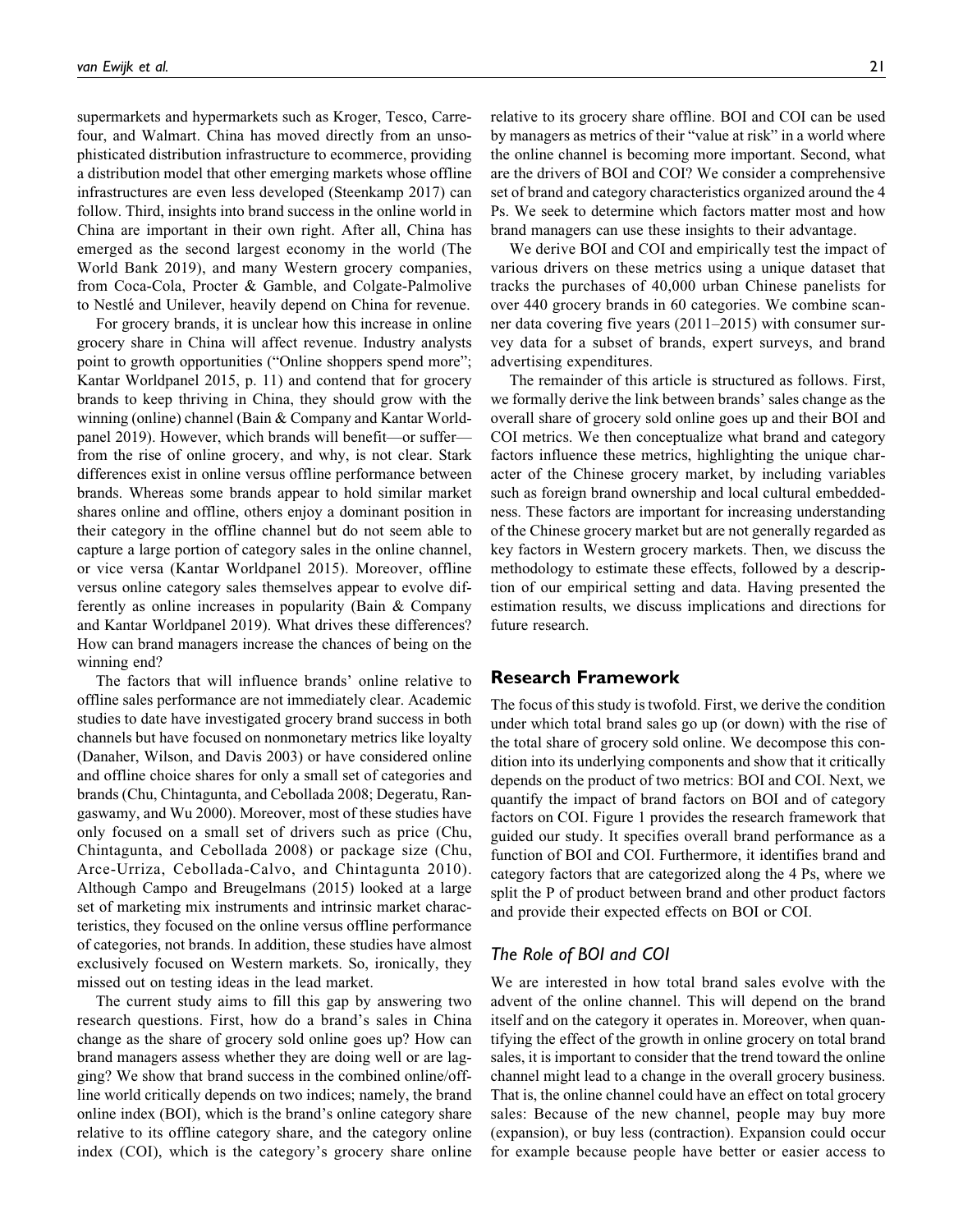

Figure 1. Research framework.

(more) products via the online channel, whereas contraction could occur for example because, with regular home deliveries, time-constrained people can manage their inventories better, leading to less waste. In Western countries, either expansion or contraction might occur. However, in China and other emerging markets where the offline retail infrastructure fails to adequately reach many consumers, expansion is far more likely. Our analysis accommodates both possibilities.

Our key question is: How does a change in the share of total groceries sold online influence brand sales? To address this question, we express the total sales (online plus offline) of a brand in a given category as a function of the total online channel share. We then obtain the derivative (i.e., the marginal change in total brand sales following a marginal increase in online grocery share) and identify under what conditions it will be positive. In Appendix A, we prove that total sales of a brand will increase with the rise of the online channel if:

$$
\begin{aligned}\n\left( [\text{BOL}_{c,b,t}] \times [\text{COI}_{c,,t}] - 1 \right) \\
&\times \left( 1 + (g - 1) \times [\text{Online\_Grocery\_Share}_t] \right) > 1 - g \\
\end{aligned} \tag{1}
$$

where b is the brand indicator, c is the category indicator, t is the period indicator (e.g., year), and Online Grocery Share, is the share of total grocery sold through the online channel. BOI $_{c,b,t}$  is the brand's online index (i.e., the brand's category sales share online divided by the brand's category sales share offline) and  $COI_{c...t}$  is the category's online index (i.e., the category's share of total grocery expenditures online divided by the category's share of total grocery expenditures offline). The variable g indicates the change in total grocery expenditures due to the shift from offline to online, such that one dollar of online grocery sales replaces 1/g dollars of expenditures offline. If  $g = 1$ , one dollar in online sales merely replaces one dollar of sales in offline stores. If g exceeds unity,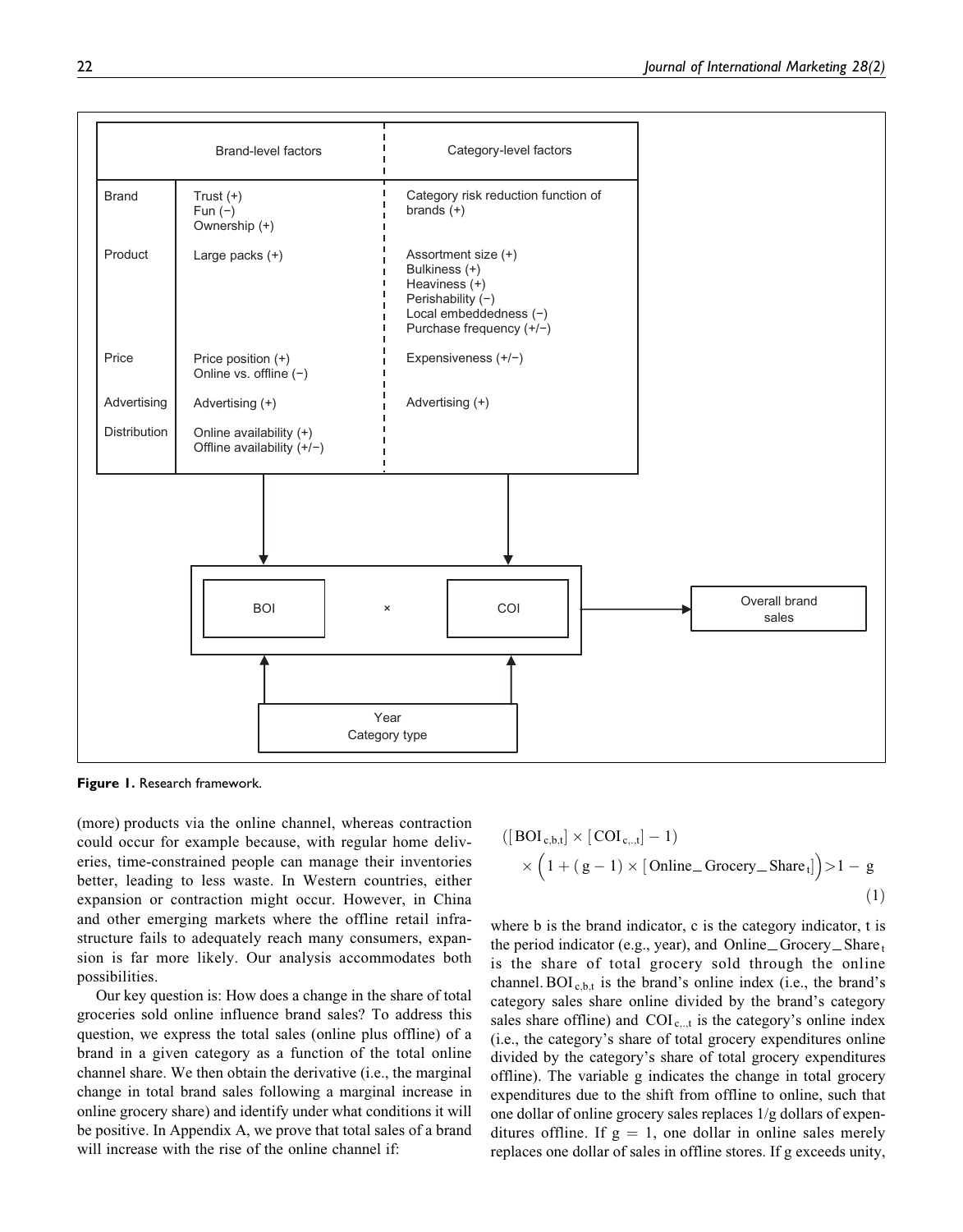this means that the rise of the online channel leads to an increase in total grocery sales (expansion). For example, if g  $= 1.5$ , this means that a dollar of online grocery expenditure replaces \$.67 of sales in offline stores and generates \$.33 of incremental sales. Conversely, values of g smaller than unity point to total market contraction.

Equation 1 indicates that an increase in the online grocery share will affect total brand sales through (the product of) two key metrics: BOI and COI. BOI higher (lower) than 1 indicates that the brand's relative position vis-à-vis competing brands in the category will improve (deteriorate) with the rise of the online channel, and COI higher (lower) than 1 indicates that the category will achieve a larger (smaller) portion of consumers' grocery wallet as the online channel grows. As Equation 1 shows, the critical value for  $[BOI_{c,b,t}] \times [COI_{c,1}]$  below (above) which the total brand sales decrease (increase) depends on both g and the online CPG share. If  $g = 1$  (neither expansion nor contraction), it reduces to the requirement that  $[BOI_{c,b,t}] \times [COI_{c,,t}] > 1$ . If  $g > 1$  (expansion), even brands for which  $(\text{BOL}_{c,b,t}]\times[\text{COI}_{c,t}]<1$  can still benefit from online growth because "a rising tide lifts many boats," whereas if  $g < 1$  (contraction), the condition becomes more stringent (i.e., even brands for which  $([BOI_{c,b,t}]\times [COI_{c, t}])>1$  can still lose sales). However, even if  $g > 1$ , if a brand's  $(\text{BOL}_{c,b,t} \times \text{[COI}_{c,nt}])$  is below this value, it is still cause for concern. Such brands are lagging in the online world and may only experience sales growth because of a total increase in grocery outlays. For example, a brand with BOI equal to .75 (i.e., the brand's online category share is .75 times its offline category share) and COI equal to 1.0 (i.e., the category's share of total grocery expenditures online and offline are the same) will see its total brand sales decrease when  $g = 1$  because, in this case,  $BOL \times COI$  equals .75, which is lower than the cutoff value of 1.0. When  $g = 1.5$  (and we use China's 2018 online grocery share, which was 33%), the cutoff value changes to .57, meaning that the brand will see its total sales increase as a result of total market expansion, not because it is doing well itself online versus offline.

Apart from the mathematical logic, looking at BOI and COI also makes intuitive sense when one is interested in how a brand's overall performance will improve in a world where the online channel is growing. That is, selling through a channel that is growing is important when a brand's aim is to (at least) maintain sales. First, a brand that operates in a category that sells relatively more through the offline than the online channel (i.e., COI is smaller than 1, for example because people perceive a lack of control when buying the category online) may be at risk because the total pie shrinks. For example, instead of buying fresh milk, consumers shopping online may choose long-life milk because they believe it is the safer option when buying milk through the online channel, reducing the potential for fresh milk brands. Second, for brands that sell relatively more through the offline than the online channel (i.e., BOI is smaller than 1, for example because the brand offers only a few stockkeeping units [SKUs] online), growth of the online channel represents a threat (e.g., because consumers buy a product

of a competitor within the category that offers many more SKUs online). In both cases, brands lose sales to competitors as consumers gravitate to the online channel—unless these brands take appropriate action.

In addition to keeping track of the product of BOI and COI, it intuitively makes sense to monitor these indices separately as well. A low BOI will not lead a manager to believe that the rise of the online channel is necessarily a problem if the category's COI is high. After all, a high COI may compensate the low BOI such that the brand may still benefit from the online trend. By contrast, a large BOI will also not lead a manager to draw the shortsighted conclusion that the online channel automatically brings prosperity, as a low COI may actually result in the brand losing sales as online grows.

### Drivers of BOI

Brand characteristics. Holbrook and Hirschman (1982) already distinguished between the cognitive and the experiential aspects of brands and brand consumption. We tap into the cognitive aspect of brands using brand trust (Chaudhuri and Holbrook 2001; Rajavi, Kushwaha, and Steenkamp 2019), and we capture the experiential aspect with the construct of brand fun (Holbrook and Hirschman 1982). Hernandez (2002) argues that brand trust plays a particularly important role in the decision process of online consumers. We expect more trusted brands to have higher BOIs. Furthermore, the more fun a brand is perceived to be, the more (fewer) emotional (functional) benefits a brand has to offer (Steenkamp 2014). As the more "functional" shopping environment will make people buy less on impulse online (Campo and Breugelmans 2015), we expect fun brands to have a disadvantage online compared to offline. Therefore, we postulate that brands perceived as being more "fun" will have lower BOIs.

Foreign-owned brands are brands owned by a manufacturer that originates from outside China, whereas locally owned brands are owned by a Chinese manufacturer. E-commerce retailers such as JD.com and Alibaba let brands pay for prominence, using banners to assure consumers of the brand's authenticity (Kantar Worldpanel 2015). Because overseas manufacturers like  $P\&G$ , Unilever, Nestlé, Kellogg, and others have typically deeper pockets than local players, they are able to secure better online presentation and support than local players (cf. Gielens and Steenkamp 2019). Thus, we expect that brands owned by a foreign company will perform relatively better online than brands owned by a local player.

Product. Brands that offer larger package sizes than usually sold in the category are expected to have an advantage in the online channel (and a higher BOI). Ordering online (and having the products delivered at home) avoids the physical burden of handling large package sizes. Therefore, we expect large packages to be relatively more appealing in an online setting (Campo and Breugelmans 2015; Chu, Chintagunta, and Cebollada 2008). Moreover, people may find it hard to estimate the real size of a package from a screen, which, according to Burke et al.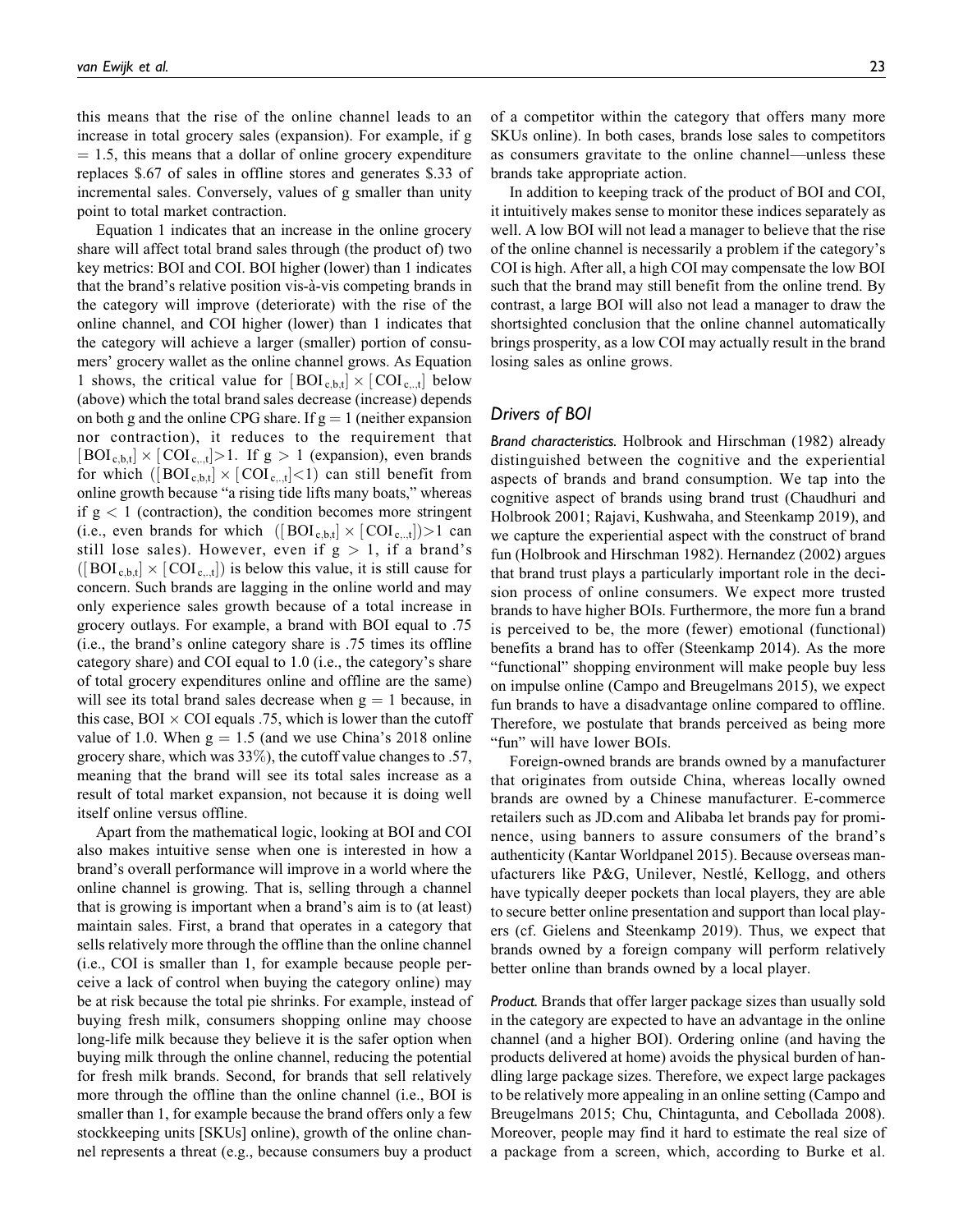(1992), results in customers purchasing larger sizes more frequently online.

Price. The online channel facilitates price search, potentially stimulating consumers to engage in price comparisons and get better deals (Chu et al. 2010; Lynch and Ariely 2000). Also, consumers may be less inclined to pay a high price (and run a financial risk) online because it is harder to gauge the quality of items from a distance. At the same time, empirical evidence suggests that consumers actually tend to be less price sensitive online than offline (e.g., Chu, Chintagunta, and Cebollada 2008; Degeratu, Rangaswamy, and Wu 2000; Lynch and Ariely 2000). This may be because they are more convenience-oriented than price-oriented, or because they use price as a quality signal to make up for not being able to physically inspect the product. Moreover, premium-priced brands may better cater to the needs of online shoppers in China, who are characterized as aspirational, higher-income shoppers (EMR 2019; IGD 2017). Considering this evidence, we anticipate that more expensive brands will have higher BOIs.

Common knowledge dictates that for a given brand, charging higher prices online than offline is expected to result in lower performance online relative to offline. Even if price sensitivity is lower in an online than in an offline setting (Chu, Chintagunta, and Cebollada 2008; Degeratu, Rangaswamy, and Wu 2000; Lynch and Ariely 2000), this does not mean that online shoppers do not pay attention to price at all. Given that the online channel facilitates price search (Häubl and Trifts 2000), consumers may notice online versus offline price differences for a given brand and act upon them. Industry reports highlight that, indeed, finding lower prices online than in store is one of the motivations for Chinese consumers to shop online (China Internet Watch 2015; Kantar Worldpanel 2015). Thus, we expect the online-to-offline price ratio of a brand to have a negative effect on BOI.

Advertising. Though the online environment generally provides consumers with easily accessible information (Shankar, Smith, and Rangaswamy 2003), information on sensory attributes (like freshness) or more abstract attributes (like quality) may be less available, which may increase perceived risk (Danaher, Wilson, and Davis 2003; Degeratu, Rangaswamy, and Wu 2000). One way to reduce this kind of risk is to signal quality through advertising (Erdem, Keane, and Sun 2008). We therefore expect brands that are supported by heavy advertising to be more successful online.

Distribution. We distinguish between availability in the online and offline channels. For most grocery brands, being available in a large number of online stores or marketplaces will, most likely, strongly drive online sales but not enhance offline performance. Thus, increasing online availability will be an important driver of BOI. The effect of offline availability on BOI is less clear upfront. On the one hand, being highly visible in offline stores might aid performance in the online channel (the so-called billboard effect, Avery et al. 2012). Indeed, research has shown that brands with a strong offline presence do better in the online environment (Danaher, Wilson, and Davis 2003). This may hold especially in the Chinese market, where the lack of market efficiency and prevalence of counterfeiting makes consumers more risk-averse (Kantar Millward Brown 2010) and brand familiarity may dampen the risk of purchasing online. On the other hand, substitution effects may occur in that widespread offline availability might reduce the consumer's propensity to buy the brand through the online channel. Which of these forces prevails is not clear up front, so we leave the impact of offline availability on BOI as an empirical question.

# Drivers of COI

Brand characteristics. When buying from a category, consumers may choose well-known, trusted brands to reduce the risk of making the wrong purchase. The category risk reduction function of brands measures the extent to which a category's brands reduce the consumer's (perceived) risk of making a purchase mistake (Fischer, Völckner, and Sattler 2010). Categories that score highly on this construct (i.e., in which brands strongly act as "risk-reducers") should benefit in the digital channel because many consumers shop online to find high-quality, branded products (Bain & Company and Kantar Worldpanel 2015), and with less available information about other attributes (Degeratu, Rangaswamy, and Wu 2000), consumers rely more heavily on brand names. Thus, we expect these categories to have a higher COI.

Product. We expect categories with large assortments to do especially well in the online channel. Kantar Worldpanel (2015) reported a "wider range" as one of the most important motivations for Chinese shoppers to make online purchases. Consumers can enjoy the benefit of product variety in the online channel while being less likely to experience choice overload than in the offline channel. Search costs for products and product-related information are much lower online (Lynch and Ariely 2000), and consumers have several tools at their disposal (e.g., search bars, filters) to reduce their consideration set and identify the product that best satisfies their needs with relatively small effort (Häubl and Trifts 2000). Therefore, we expect that the larger a category's assortment size, the higher its COI.

Categories that consist of bulky products (e.g., paper towels) or heavy items (e.g., cooking oil) are generally found to have an advantage in the online channel (Chu, Chintagunta, and Cebollada 2008). Customers are more likely to purchase these categories online for convenience reasons, as consumers can, for a large part, outsource the handling and transportation of the products from the store to their homes (Campo and Breugelmans 2015). As a result, we expect bulky and heavy categories to have larger COIs.

Frequency of product purchase may have a dual impact on COI. On the one hand, grocery websites often create custommade shopping lists for consumers on the basis of previously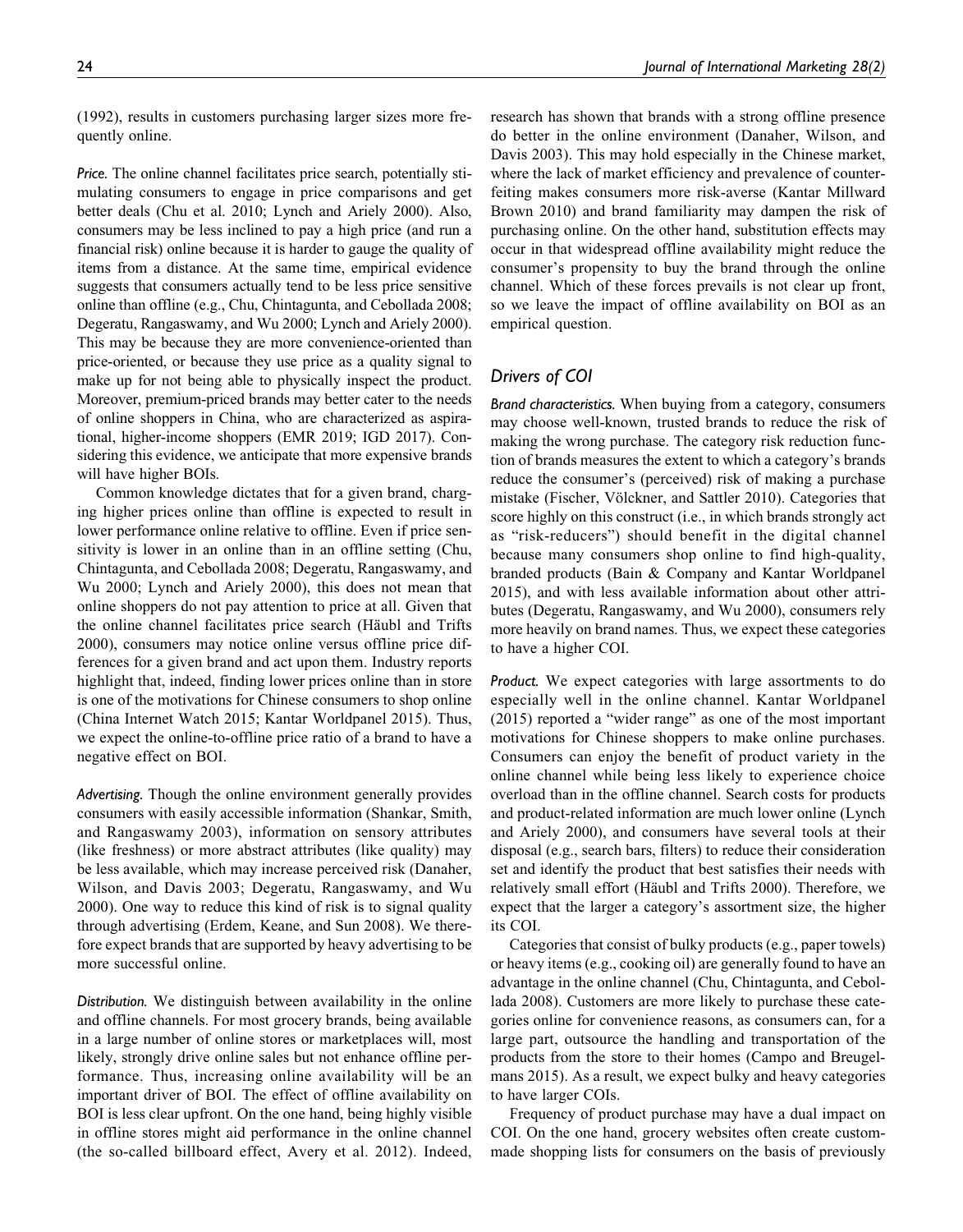bought items. According to Kantar Worldpanel (2015), these online shopping lists are quite popular: more than half of online shoppers use them. On the one hand, frequently bought items may be more likely to show up on users' online shopping lists, therefore making it more likely for users to purchase such items online. On the other hand, to avoid delivery fees, consumers may predominantly shop online for large-basket, stock-up trips, including a larger proportion of less frequently needed products. Moreover, online shopping may reduce the purchase of unplanned items (Babin and Darden 1995), which typically belong to categories with low interpurchase times (Inman, Winer, and Ferraro 2009). Because of these countervailing forces, we have no a priori expectation regarding the effect of purchase frequency on COI.

Consumers might feel a stronger need to physically inspect products from perishable rather than nonperishable categories prior to purchase. For example, shoppers may want to choose cheese that looks "fresh" or buy milk with an expiration date that is still remote. Because the online setting offers no opportunity for physical inspection, consumers are more likely to buy perishable products offline (Chu, Chintagunta, and Cebollada 2008). As a result, we expect perishable categories to have lower COIs.

A final product factor we consider is local embeddedness, which reflects the extent to which consumers perceive the product as typical for, or originating from, China. Examples include tea and baijiu (a distilled alcoholic beverage, Moutai being the most famous brand). These categories have been around for centuries and are more deeply embedded in Chinese society than, for instance, coffee or wine. We expect less locally embedded categories to better fit with the online channel than more locally embedded categories. The online channel is still relatively new. People that score highly on innovativeness are more likely to both adopt new channels (Arts, Frambach, and Bijmolt 2011) and be more open to trying products from categories that are less ingrained in their culture. In addition, Chinese people use the online channel to explore and discover new products (BCG 2017; IGD 2017), which is something less locally-embedded categories may benefit from. In summary, we expect categories with high local embeddedness to have a lower COI.

Price. The average amount paid on a typical category purchase (Lourenço, Gijsbrechts, and Paap 2015) can have a dual effect on online relative to offline performance. On the one hand, buying expensive categories online (where the possibilities for physical inspection are limited) may be riskier. On the other hand, expensive categories may more easily justify the payment of a fee associated with online ordering and home delivery. Moreover, online shoppers in China tend to be more aspirational and well-off (EMR 2019; IGD 2017). As such, they may be more inclined and able to afford expensive categories than offline shoppers.

Advertising. Heavily advertised categories are expected to do relatively better online. Advertising messages may reduce

# Data

We obtained our data through Kantar Worldpanel, Kantar Media, and GfK. The purchase data come from a Chinese urban household panel ( $n = 40,000$ ) that tracked the panelists' purchases made through the online and offline channel in 62 grocery categories between 2011 and 2015 (all categories were sold online during these years). For every category, we select brands that belong to the top 10 in at least one of the five years, dropping 13 brands with "holes" in their time series (e.g., for which we observe sales in 2011–2012 and 2014–2015 but not in 2013). This leaves us with 617 brands in 62 categories. Across the years, 32 brands in our set entered their category and 13 left. We use the first year of a brand's data as an initialization period, and the remaining years belong to the estimation sample. For each brand and category, we obtained monthly advertising spending data at the brand level as well as the total category level.

To estimate our BOI and COI models, we retain brands that meet two criteria. First, to avoid problems due to data sparseness, we select brands with an overall (i.e., offline and online combined) volume share within the category of at least  $1\%$  in the estimation sample. Second, the brand needs to have both offline and online presence in the estimation sample. We retain brands sold through both channels for at least two consecutive years.<sup>3</sup> This leaves us with 448 brands in 60 categories. The majority of brands are present for all four years of the estimation sample (for only 35 brands, we have less than four years of data) $\hat{4}$ .

Next to the purchase and marketing mix data, 45 categories and 154 brands in 43 categories were part of a consumer survey administered by GfK in 2014 to 2,764 urban Chinese consumers. Four risk reduction items, as well as the trust and fun constructs, were part of the survey (and are available for those brands and categories only). On average, 92 respondents rated each category and brand. For an overview of the (survey) categories and number of selected (survey) brands per category, see Web Appendix A. Finally, we surveyed experts about characteristics of all 62 categories, namely local embeddedness and perishability. We use these consumer and expert survey

<sup>&</sup>lt;sup>3</sup> In addition, one brand's BOI in 2012 is unusually high, whereas in 2015 its offline sales are reported to be zero, so we decided to drop this brand from the analysis.

<sup>4</sup> For six small brands (present in six categories, with an average overall market share of 2%), we observe "missings" in the online sales. For example, we do not observe sales through the online channel in 2012, though we do observe online sales in 2011 and from 2013 onward. We assume that the brand was still offered online in that year but did not sell anything online. Therefore, BOI is set to zero in these cases, while drivers related to the online channel (i.e., online unavailability and ratio of online to offline price) are imputed with the average value of the previous and subsequent year.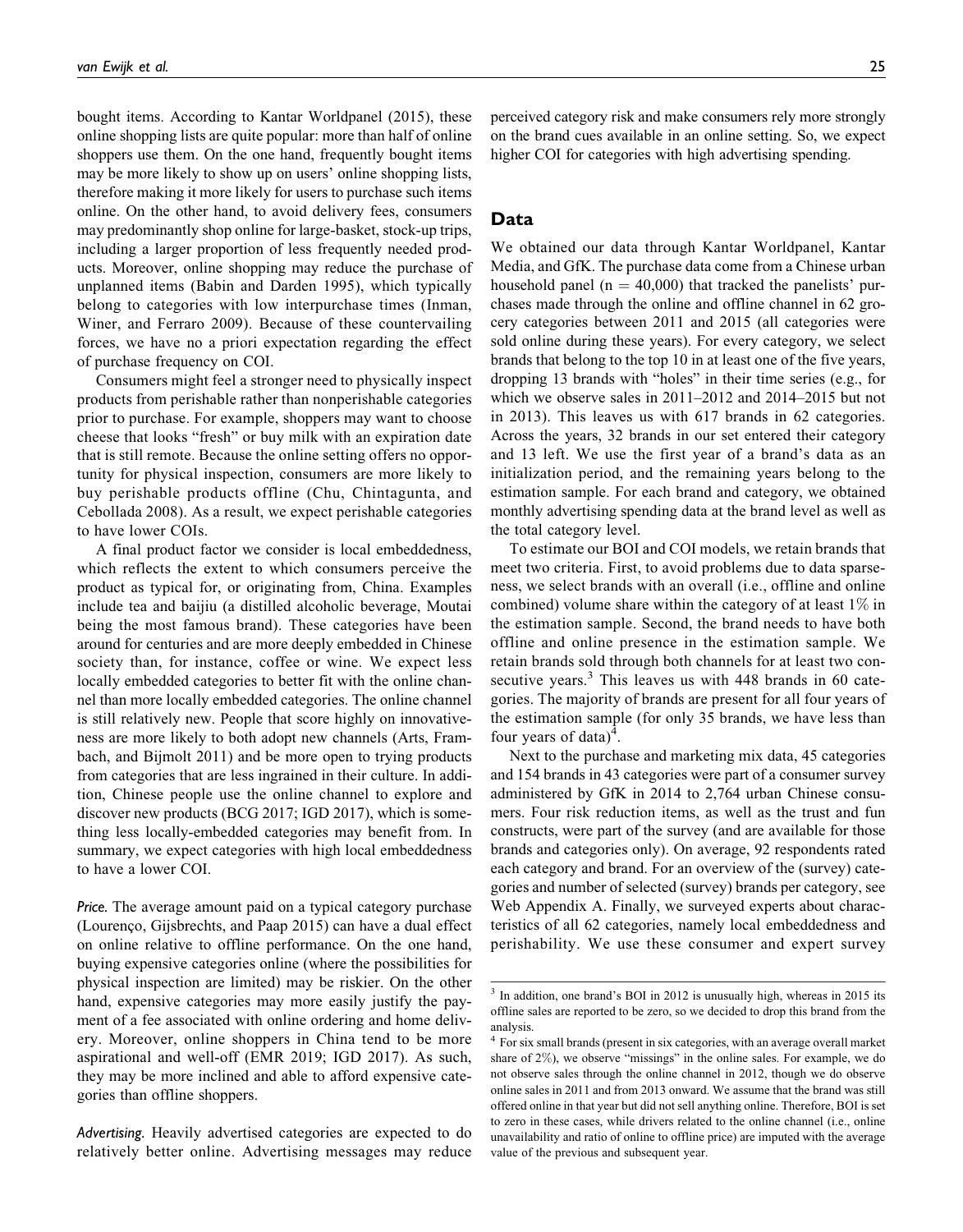measures, averaged across respondents, to quantify the corresponding drivers of COI and BOI.

### Measurement

Table 1 provides details on the operationalization of the variables. To calculate BOI, we use online and offline market share based on volume sales (e.g., milliliters, grams). Because some brands have zero online sales in some years (and thus a BOI equal to zero), we add the value 1 and multiply with 100 before log-transforming. To calculate COI, online and offline market share are based on volume sales expressed in "equivalent monetary value" (cfr. Ma et al. 2011) to ensure comparability across categories. Specifically, we multiply the volume sales (e.g., milliliters for shampoo, grams for potato chips) with the average price per volume unit in the category across 2011–2015.

We provide data descriptives in Table 2. Web Appendix B provides correlations among the drivers. There is relatively little overlap among the (brand and category) drivers, making them suitable for our model estimation.

## Methodology

### Model Setup

To test our hypotheses, we run regressions with the logarithm of BOI and COI as the dependent variables and the brand and category drivers from Figure 1 as explanatory variables.<sup>5</sup> For BOI, we estimate the following model:

$$
\ln(BOI_{c,b,t}) = \beta_0 + \beta_1 \text{ tr}_b + \beta_2 \text{ fu}_b + \beta_3 \text{ fb}_b + \beta_4 \text{ la}_{bt} + \beta_5 \text{ pp}_{bt} + \beta_6 \ln(\text{rp}_{bt}) + \beta_7 \ln(\text{ad}_{bt}) + \beta_8 \text{ av}_{bt}^{\text{on}} + \beta_9 \text{ av}_{bt}^{\text{off}} + \sum_k \gamma_k \text{ copula}_{kt} + \sum_{y=2}^4 \delta_t \text{ year}_t + \sum_{p=2}^6 \theta_p \text{ cattype}_{cb} + \epsilon_{bt},
$$
\n(2)

where

 $tr_{b}$  = trust brand b;

 $fu<sub>b</sub> =$  fun brand b;

 $fb_b$  = ownership brand b (equal to 1 if foreign and to  $-1$ when domestic);

 $l_{\text{a}_{\text{bt}}}$  = brand b's % large packages in year t;

 $pp_{bt}$  = price position brand b in year t;

 $rp_{bt}$  = ratio of online to offline price of brand b in year t;  $ad_{bt} = adstock \, brand \, b \, in \, year \, t;$ 

 $av_{\text{bt}}^{\text{on}} =$  online availability of brand b in year t;

 $av<sup>off</sup>_{bt} =$  offline availability of brand b in year t;

copula<sub>kt</sub> = gaussian copula for driver k in year t;

 $year<sub>t</sub>$  = year dummy (equal to 1 for year t, and  $-1$ otherwise);

cattype<sub>cb</sub> = category type dummy (equal to 1 if brand b's category  $c$  is in category type  $p$ , and  $-1$  otherwise); and

 $\epsilon_{\rm bt}$  = normally distributed error term for brand b in year t. For COI, we estimate the following equation:

$$
\ln(COI_{c,,t}) = \alpha_0 + \alpha_1 rr_c + \alpha_2 as_{ct} + \alpha_3 bu_c + \alpha_4 he_c \n+ \alpha_5 pe_c + \alpha_6 le_c + \alpha_7 fr_c + \alpha_8 ln(cx_{ct}) \n+ \alpha_9 ln(ad_{ct}) + \sum_{k} \pi_k copula_{kt} \n+ \sum_{y=2}^{4} \rho_t year_t + \sum_{p=2}^{6} \tau_p cattype_c + \mu_{ct},
$$
\n(3)

where

 $rr_c$  = risk reduction function of brands in category c;

 $as_{ct} = category c's$  assortment size in year t;

 $bu_c = \text{bulkiness category c};$ 

 $he_c$  = heaviness category c;

 $pe_c$  = perishability category c (equal to 1 if perishable, and to -1 when nonperishable);

 $le<sub>c</sub> = local embeddedu$ ess category c;

 $fr_c$  = average yearly purchase frequency category c;

 $cx_{bt}$  = expensiveness category c in year t;

 $ad_{ct}$  = adstock category c in year t;

copula<sub>kt</sub> = gaussian copula for driver k in year t;

 $year<sub>t</sub> = year dummy (equal to 1 for year t, and  $-1$  otherwise);$ cattype<sub>c</sub> = category type dummy (equal to 1 if category c is in category type  $p$ , and  $-1$  otherwise); and

 $\mu_{\rm ct}$  = normally distributed error term for category c in year t.

### Selection Model

Our BOI and COI models are estimated on brands that are already present online. However, this is not a random sample, as brands that already expect to do well digitally are especially likely to enter the online channel. Although the focus of this article is not on why certain brands are online and others are not (yet), failure to control for this can result in biased parameter estimates in our focal models. We resolve this through the control function approach (Dubin and McFadden 1984). In a first step, we estimate a binary logistic selection model that explains whether and when brands are offered online using observations on all brands available in the data set. The probability that brand b in category c is or goes online in year t is given by:

$$
\Pr_{b,c,t}^{\text{on}} = \frac{e^{V_{b,c,t} + \xi_{b,c,t}}}{1 + e^{V_{b,c,t} + \xi_{b,c,t}}} \tag{4}
$$

<sup>5</sup> Because both BOI and COI have skewed distributions, we use a log transform. Some brands were not sold online in certain years, so yearly BOI equals 0 in these cases. Therefore, ln(BOI) represents the natural logarithm of  $[BOI \times 100 + 1]$ . For reasons of consistency, we did the same with yearly COI. We also use a log transform for the BOI drivers of online-to-offline price ratio and adstock and for the COI drivers of category expensiveness and adstock, where log adstock represents the log-transform of adstock (we took the log of 1.00E - 11 for the 668 out of 1,746 brand–year combinations and the 14 out of 240 category–year combinations in our sample with adstock equal to 0).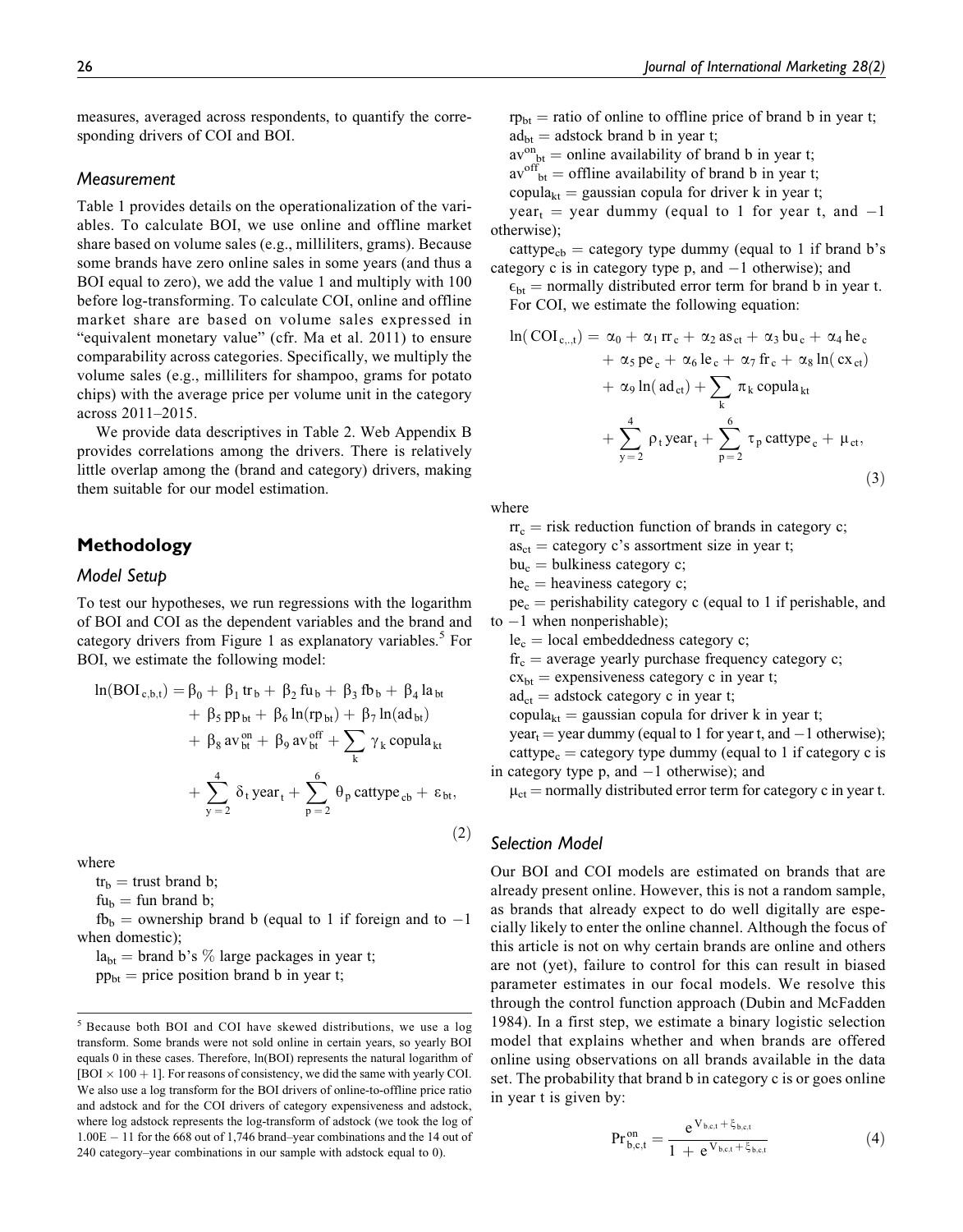| Table 1. Description of Variables Used in the Main Study. |  |  |  |
|-----------------------------------------------------------|--|--|--|
|-----------------------------------------------------------|--|--|--|

| Variable                                  | <b>Source</b>                                                          | Operationalization                                                                                                                                                                                                                                                                                                                                                                                                                                                                                                                    |
|-------------------------------------------|------------------------------------------------------------------------|---------------------------------------------------------------------------------------------------------------------------------------------------------------------------------------------------------------------------------------------------------------------------------------------------------------------------------------------------------------------------------------------------------------------------------------------------------------------------------------------------------------------------------------|
| <b>Brand-level variables</b>              |                                                                        |                                                                                                                                                                                                                                                                                                                                                                                                                                                                                                                                       |
| <b>BOI</b>                                | Kantar Worldpanel                                                      | [Total volume sales of brand b in year t in the online channel relative to category total<br>volume sales in year t in the online channel] divided by [total volume sales of brand b in<br>year t in the offline channel relative to category total volume sales in year t in the offline<br>channel].                                                                                                                                                                                                                                |
| Brand trust                               | GfK consumer survey<br>(subset of 154 brands in 43<br>categories only) | Average of two items that were rated from $I = "very strongly disagree"$ to $I = "very$<br>strongly agree" (Rajavi, Kushwaha, and Steenkamp 2019) ( $\alpha = .81$ ):<br>Brand b<br>• Is a brand I trust<br>• Delivers what it promises                                                                                                                                                                                                                                                                                               |
| Fun brand                                 | GfK consumer survey<br>(subset of 154 brands in 43<br>categories only) | Item that was rated from $I = "very strongly disagree"$ to $7 = "very strongly agree"$ (Voss,<br>Spangenberg, and Grohmann 2003):<br>Brand b is a fun brand.                                                                                                                                                                                                                                                                                                                                                                          |
| Brand ownership                           | Brands' websites                                                       | Coded as $I =$ "foreign" (i.e., brand owner is not Chinese), and $-I =$ "domestic" (i.e.,<br>brand owner is Chinese).                                                                                                                                                                                                                                                                                                                                                                                                                 |
| Large packages                            | Kantar Worldpanel                                                      | Total number of "large" SKUs that brand b sold in year t relative to the total number of<br>stock keeping units that brand b sold in year t, where "large" means the package size in<br>volume (e.g., milliliters) of brand b's stock keeping unit sold in year t is larger than the<br>average volume per package sold in brand b's category in year t.                                                                                                                                                                              |
| Price position <sup>a</sup>               | Kantar Worldpanel                                                      | [Average price of "typical" package (in ¥) per volume unit of brand b in year t] divided by<br>[Average price of "typical" package (in ¥) per volume unit in brand b's category in year t].                                                                                                                                                                                                                                                                                                                                           |
| Ratio of online price<br>to offline price | Kantar Worldpanel                                                      | [Average price (in ¥) per volume unit of brand b in year t in the online channel] divided by<br>[Average price (in ¥) per volume unit of brand b in year t in the offline channel].                                                                                                                                                                                                                                                                                                                                                   |
| Advertising                               | Kantar Media                                                           | Adstock of brand b in year t, calculated as Adstock <sub>jt</sub> = $(1 - \lambda) \times$ Advertising <sub>it</sub> + $\lambda \times$<br>Adstock <sub>it - 1</sub> (Datta, Ailawadi, and Van Heerde 2017), where advertising spend on all<br>media by the brand (Advertising <sub>it</sub> ) in ¥ is converted into real prices using China's<br>consumer price index (source: National Bureau of Statistics China). Following George,<br>Mercer, and Wilson (1996), $\lambda$ is set to .8.                                        |
| Online availability                       | Kantar Worldpanel                                                      | Weighted average of indicators of availability (0 vs. 1) for brand b in year t across all<br>websites, weighted by the websites' market shares in year t (Sotgiu and Gielens 2015).                                                                                                                                                                                                                                                                                                                                                   |
| Offline availability <sup>b</sup>         | Kantar Worldpanel                                                      | Weighted average of indicators of availability (0 vs. 1) for brand b in year t across all offline<br>retailers, weighted by the retailers' market shares in year t and brand b's regional<br>presence, where the weight of regional presence equals .125 if the brand is sold in one<br>region of China, .25 if the brand is sold in two regions, and I if the brand is sold in all<br>eight regions of China (Sotgiu and Gielens 2015).                                                                                              |
| Category-level variables                  |                                                                        |                                                                                                                                                                                                                                                                                                                                                                                                                                                                                                                                       |
| COI <sup>c</sup>                          | Kantar Worldpanel                                                      | [Total volume sales (expressed in monetary values) of category c in year t in the online<br>channel relative to grocery total volume sales (expressed in monetary values) in year t<br>in the online channel] divided by [Total volume sales (expressed in monetary values) of<br>category c in year t in the offline channel relative to grocery total volume sales<br>(expressed in monetary values) in year t in the offline channel].                                                                                             |
| Risk reduction<br>function of brands      | GfK consumer survey<br>(subset of 45 categories<br>only)               | Average of four items that were rated from $I = "very strongly disagree"$ to $7 = "very$<br>strongly agree" (Fischer, Völckner, and Sattler 2010) ( $\alpha$ =.87):<br>When I make a purchase in category c<br>• I purchase mainly brand name products because that reduces the risk of aggravation<br>later<br>• I purchase brand name products because I know that I get good quality<br>• I choose brand name products to avoid disappointment<br>. I purchase brand name products because I know that the performance promised is |
| Accortmont ciza                           | Kantar Worldpanel                                                      | worth its money<br>Unique number of SKUs offered in category c in year t                                                                                                                                                                                                                                                                                                                                                                                                                                                              |

Assortment size Kantar Worldpanel Unique number of SKUs offered in category c in year t.

Category bulkiness<sup>d</sup> Kantar Worldpanel Bulkiness of a 'typical' quantity (in cubic inches) in category c.<br>Category heaviness<sup>d</sup> Kantar Worldpanel Weight of a 'typical' quantity (in pounds) in category c.

Category heaviness<sup>d</sup> Kantar Worldpanel Weight of a 'typical' quantity (in pounds) in category c.<br>Perishable expert survey Dummy variable equal to 1 if the majority of judges coor Perishable Expert survey Dummy variable equal to 1 if the majority of judges coded category c as perishable, -1 otherwise. Coded by seven (Dutch) judges.

(continued)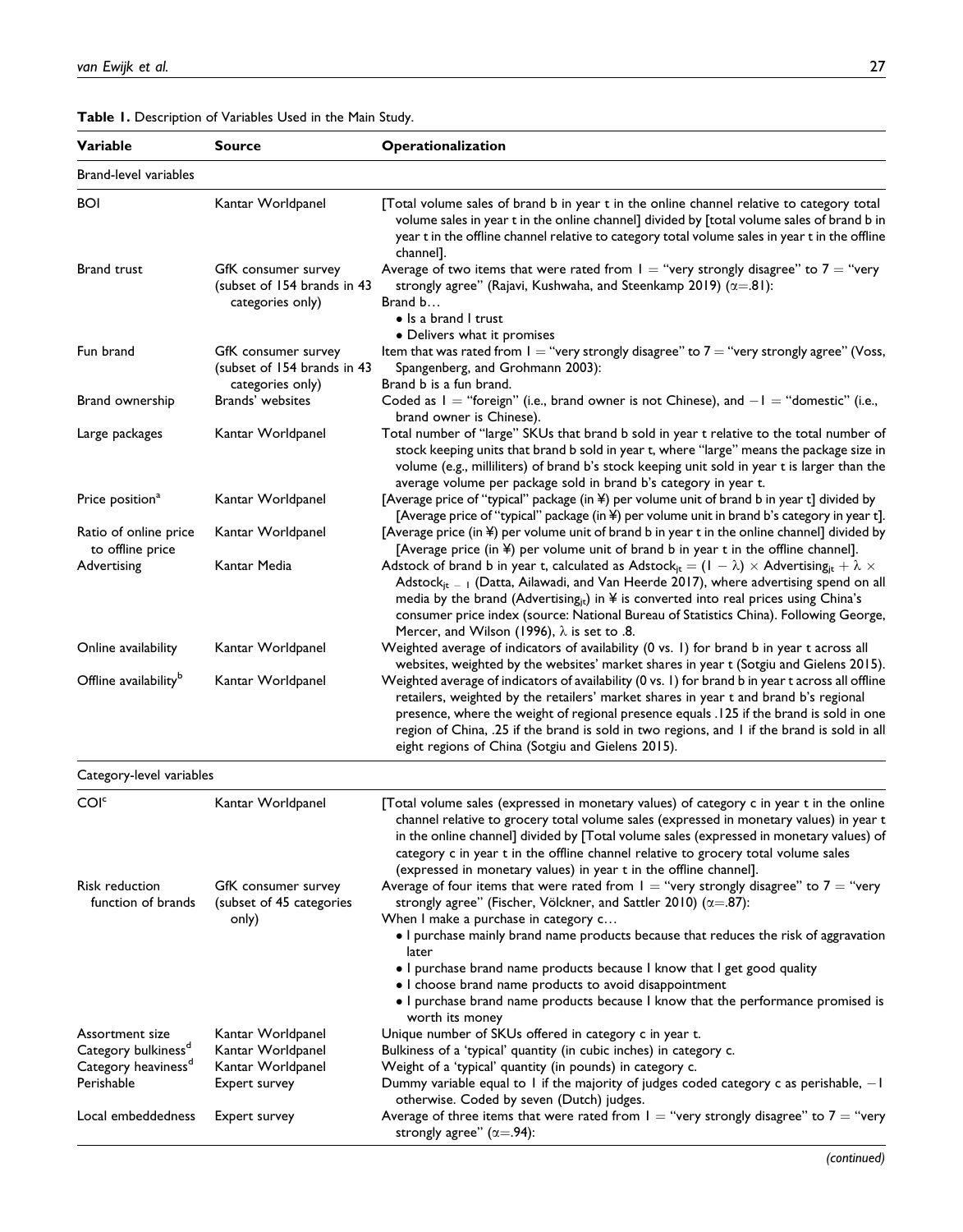Table 1. (continued)

| Variable                                     | <b>Source</b>     | Operationalization                                                                                                                                                                                                                                                                                                                                                                                                                                                                                   |
|----------------------------------------------|-------------------|------------------------------------------------------------------------------------------------------------------------------------------------------------------------------------------------------------------------------------------------------------------------------------------------------------------------------------------------------------------------------------------------------------------------------------------------------------------------------------------------------|
|                                              |                   | • This category does not originate from China (reversed before calculation)                                                                                                                                                                                                                                                                                                                                                                                                                          |
|                                              |                   | • This category is typically Chinese                                                                                                                                                                                                                                                                                                                                                                                                                                                                 |
|                                              |                   | • This category has been around in China for a long time                                                                                                                                                                                                                                                                                                                                                                                                                                             |
|                                              |                   | Experts were five native Chinese judges.                                                                                                                                                                                                                                                                                                                                                                                                                                                             |
| Purchase frequency                           | Kantar Worldpanel | Average yearly number of purchase events made by households that purchased in category c.                                                                                                                                                                                                                                                                                                                                                                                                            |
| Category<br>expensiveness <sup>d</sup>       | Kantar Worldpanel | Average price paid for a "typical" quantity (in \#) in category c (Lourenço, Gijsbrechts, and<br>Paap 2015), where prices are converted into real spending using China's category-<br>specific consumer price index (source: National Bureau of Statistics China).                                                                                                                                                                                                                                   |
| Advertising                                  | Kantar Media      | Adstock of category c in year t, calculated as Adstock <sub>ct</sub> = $(1 - \lambda) \times$ Advertising <sub>ct</sub> + $\lambda \times$<br>Adstock <sub>ct - 1</sub> (Datta, Ailawadi, and Van Heerde 2017), where advertising spend on all<br>media by the category (Advertising <sub>ct</sub> ) in ¥ is converted into real prices using China's<br>consumer price index (source: National Bureau of Statistics China). Following George,<br>Mercer, and Wilson (1996), $\lambda$ is set to .8. |
| Additional variables used in selection model |                   |                                                                                                                                                                                                                                                                                                                                                                                                                                                                                                      |
| Online presence                              | Kantar Worldpanel | Coded as $I = "brand b was present online in year t," and 0 = "brand b was not (yet)$<br>present online in year t."                                                                                                                                                                                                                                                                                                                                                                                  |
| Regional brand <sup>b</sup>                  | Kantar Worldpanel | Coded as $I = "regional"$ (i.e., regional share of total brand b's volume sales $< 2\%$ in six or<br>seven regions), and $-1 =$ "not regional" (i.e., regional share of total brand b's volume<br>sales $> 2\%$ in six or seven regions).                                                                                                                                                                                                                                                            |
| Category rotation <sup>e</sup>               | Kantar Worldpanel | Number of units sold in category c in year t relative to the unique number of SKUs offered<br>in category c in year t.                                                                                                                                                                                                                                                                                                                                                                               |
| Manufacturer power <sup>e</sup>              | Kantar Worldpanel | Number of categories in which brand b's manufacturer is active.                                                                                                                                                                                                                                                                                                                                                                                                                                      |

<sup>a</sup>A "typical" package in the category means the total volume (e.g., milliliters) bought divided by total units bought in the category during a shopping trip, averaged across all observed shopping trips.

<sup>b</sup>In total, Kantar Worldpanel distinguishes eight regions in China.

<sup>c</sup>Because sales are expressed per volume unit and volume units differ across categories (e.g., milliliters for shampoo, grams for potato chips), we express category volume sales in monetary values to ensure comparability across different categories (see also Ma et al. 2011). To obtain volume sales in monetary value, we multiply the volume sales with the average price per volume of category c across 2011–2015 (note that for brands, we do not express volume sales in equivalent monetary values, as it would not change our BOI measure).

<sup>d</sup>A "typical" quantity in the category means the total volume (e.g., milliliters) bought in the category during a shopping trip, averaged across all observed shopping trips.

e Because category rotation and manufacturer power have skewed distributions, we use a log transform.

where

$$
V_{b,c,t} = \varphi_0 + \varphi_1 fb_b + \varphi_2 la_{bt-1} + \varphi_3 pp_{bt-1} + \varphi_4 ln(ad_{bt-1}) + \varphi_5 av_{bt-1}^{off} + \varphi_6 as_{ct-1} + \varphi_7 bu_c + \varphi_8 he_c + \varphi_9 pe_c + \varphi_{10} le_c + \varphi_{11} fr_c + \varphi_{12} ln(cx_c) + \varphi_{13} rb_b + \varphi_{14} ln(ro_{ct-1}) + \varphi_{15} ln(po_b).
$$
\n(5)

Equation 4 shows that we include variables used in the main models (lagged one period and excluding the survey constructs that are available for only a subset of brands and categories) and three variables that serve as exclusion restrictions. As exclusion restrictions, we use variables related to the costs/difficulties of (offline and online) presence; namely, category rotation (ro<sub>ct  $= 1$ </sub>), whether the brand is sold nationally in China or only regionally  $(rb_b)$ , and manufacturer power  $(po<sub>b</sub>)$ . Category rotation reflects the costs/difficulties of getting the products on the physical store shelves. For regional brands, the impact could go both ways: although home delivery may be more costly than it would be for national brands because of more regionally concentrated warehouses, the online channel may—in the end—provide a unique opportunity to expand their distribution at relatively low cost. As for manufacturer power, manufacturers that are present in multiple categories may have easier access to the retailers' physical stores (and therefore may have to rely less on the online channel, a negative impact), but they may also be able to get better deals with the large online retailers or benefit from economies of scope when it comes to home delivery (making them *more* likely to go online). Though these factors are likely to drive managers' decisions to enter the online channel, they are not likely to shape consumers' propensity to buy the brand given availability. $6$  Table 1, Panel C, explains the operationalization of these variables.

<sup>6</sup> Note that in the BOI model, brand availability (online and offline) is separately controlled for. We further note that in the context of selection models, the requirements on the exclusion restrictions are not as stringent as the requirements for instrumental variables in a setting with endogenous regressors, and they merely serve to avoid collinearity problems when assessing the impact of the control function regressor in the main equation (Papies, Ebbes, and Van Heerde 2017, p. 618; Wooldridge 2002, p. 564).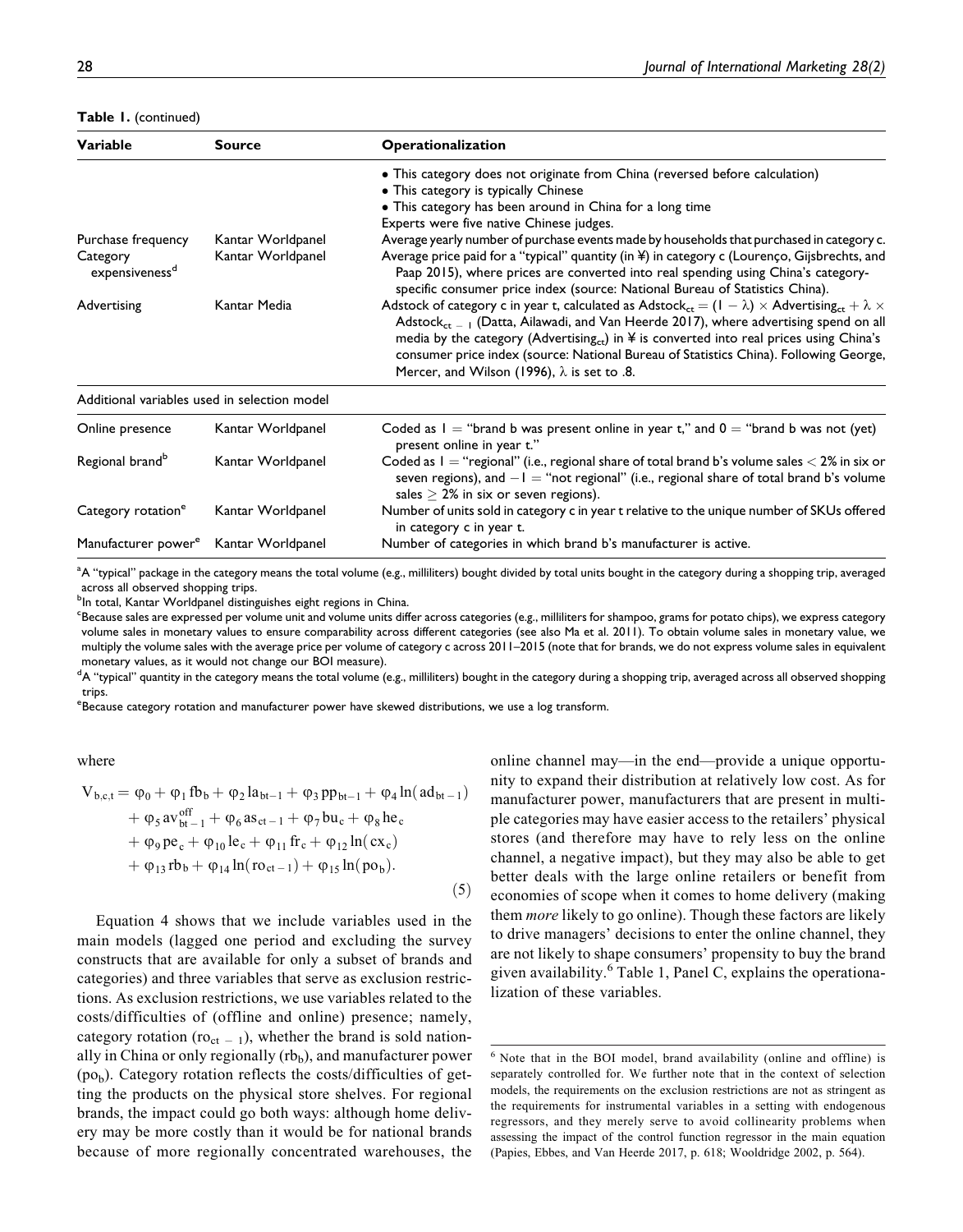#### Table 2. Data Descriptives.

#### Descriptive Statistics (Drivers): BOI

| Variable                                     | Number of Observations <sup>a</sup>                      | Mean   | SD                                 | Lower Quartile | Upper Quartile |  |
|----------------------------------------------|----------------------------------------------------------|--------|------------------------------------|----------------|----------------|--|
| BOI (BOI <sub>bt</sub> )                     | 1,746 (35% of brand-year<br>combinations has $BOI > I$ ) | 1.30   | 2.13                               | .30            | 1.39           |  |
| <b>Brand trust</b>                           | 611                                                      | 5.37   | .25                                | 5.20           | 5.56           |  |
| Fun brand                                    | 611                                                      | 5.25   | .27                                | 5.04           | 5.45           |  |
| Brand ownership                              | 1,746                                                    |        | (39.96% of 448 brands are foreign) |                |                |  |
| Large packages                               | 1.746                                                    | .44    | .29                                | .20            | .63            |  |
| Price position                               | 1,746                                                    | 1.22   | .70                                | .80            | 1.48           |  |
| Ratio of online to offline price             | 1,746                                                    | 1.03   | .35                                | .89            | 1.10           |  |
| Advertising <sup>b</sup>                     | 1.746                                                    | 195.85 | 531.76                             | 0              | 107.55         |  |
| Online availability                          | 1,746                                                    | .82    | .22                                | .77            | .97            |  |
| Offline availability                         | 1,746                                                    | .78    | .28                                | .75            | .97            |  |
| <b>Descriptive Statistics (Drivers): COI</b> |                                                          |        |                                    |                |                |  |

| $COI (COI_{cr})$                    | 240 (26% of category-year<br>combinations has $COI > I$ ) | 1.51      | 2.66      | .22                                   | 06. ا     |
|-------------------------------------|-----------------------------------------------------------|-----------|-----------|---------------------------------------|-----------|
| Risk reduction function in category | 180                                                       | 5.53      | ا 2.      | 5.41                                  | 5.65      |
| Assortment size <sup>c</sup>        | 240                                                       | 31.95     | 37.31     | 3.03                                  | 47.27     |
| <b>Bulkiness</b>                    | 240                                                       | 233.56    | 345.97    | 26.30                                 | 297.43    |
| <b>Heaviness</b>                    | 240                                                       | 2.70      | 3.88      | .60                                   | 3.55      |
| Perishable                          | 240                                                       |           |           | (33% of 62 categories are perishable) |           |
| Local embeddedness                  | 240                                                       | 3.77      | 1.34      | 2.60                                  | 4.83      |
| Purchase frequency                  | 240                                                       | 4.02      | 2.32      | 2.14                                  | 5.33      |
| Category expensiveness              | 240                                                       | 24.57     | 33.26     | 10.30                                 | 22.94     |
| Advertising <sup>p</sup>            | 240                                                       | 35,232.31 | 91,563.06 | 179.94                                | 25,683.10 |
| Purchase frequency                  | 240                                                       | 4.02      | 2.32      | 2.14                                  | 5.33      |

<sup>a</sup>For the brand–year (category–year) combinations, the number of observations equal to 1,746 (240) represent all 448 brands (60 categories) used in our main analyses. The number of observations equal to 611 (180) represent the 154 (45) survey brands (categories). b<br>Adstock in ¥100,000 s.

 $\degree$ In 100 s.

Drawing on the estimates of this model, we calculate correction factors, which then enter the main model to control for unobservables associated with both BOI (or COI) and online presence. If brand b in category c is available online in year t, the correction factor is given by

$$
CF_{b,c,t} = \widehat{\text{pr}_{b,c,t}^{\text{off}}} \ln(\widehat{\text{pr}_{b,c,t}^{\text{off}}}) \Big/ (1 - \widehat{\text{pr}_{b,c,t}^{\text{off}}}) + \ln(\widehat{\text{pr}_{b,c,t}^{\text{on}}}). \quad (6)
$$

If brand b in category c is not available online in year t, the correction factor is

$$
CF_{b,c,t} = \widehat{pr_{b,c,t}^{\text{on}}} \ln(\widehat{pr_{b,c,t}^{\text{on}}}) \Big/ (1 - \widehat{pr_{b,c,t}^{\text{on}}}) + \ln(\widehat{pr_{b,c,t}^{\text{off}}}). \quad (7)
$$

### Endogeneity Concerns

The marketing drivers of COI and BOI may be endogenous. This may be due to reversed causality within brands and categories over time (e.g., brands might set their marketing mix instruments depending on how well they performed online versus offline in the same period), or to unobserved brand or category characteristics driving both their marketing mix and BOI/COI. Moreover, unobserved temporal factors may influence both the marketing mix drivers and online versus offline outcome metrics. When unaccounted for, these phenomena may bias the estimates in our BOI and COI models. For lack of good instruments,<sup>7</sup> we accommodate this potential endogeneity by using time fixed effects and adding Gaussian copula-based control variables for the marketing mix drivers in Equations 2 and 3 (see, e.g., Datta, Ailawadi, and Van Heerde 2017).<sup>8</sup>

# **Results**

### Selection Equation

Before discussing findings for BOI and COI, we briefly discuss the estimates of our selection model, which are

 $7$  Because of autocorrelation, lagged values of these variables do not qualify as instruments (Rossi 2014). Using the brands' marketing mix levels in other countries is also a problem because not all brands are available in such countries (and data for comparable countries are not available for some variables [like advertising]). Because we cannot find good instruments, we opt for a copula approach (Papies, Ebbes, and Van Heerde 2017).

<sup>8</sup> The Gaussian copula method requires that the endogenous regressors are not normally distributed. Shapiro–Wilk tests at  $p < 0.10$  formally confirm this for all cases.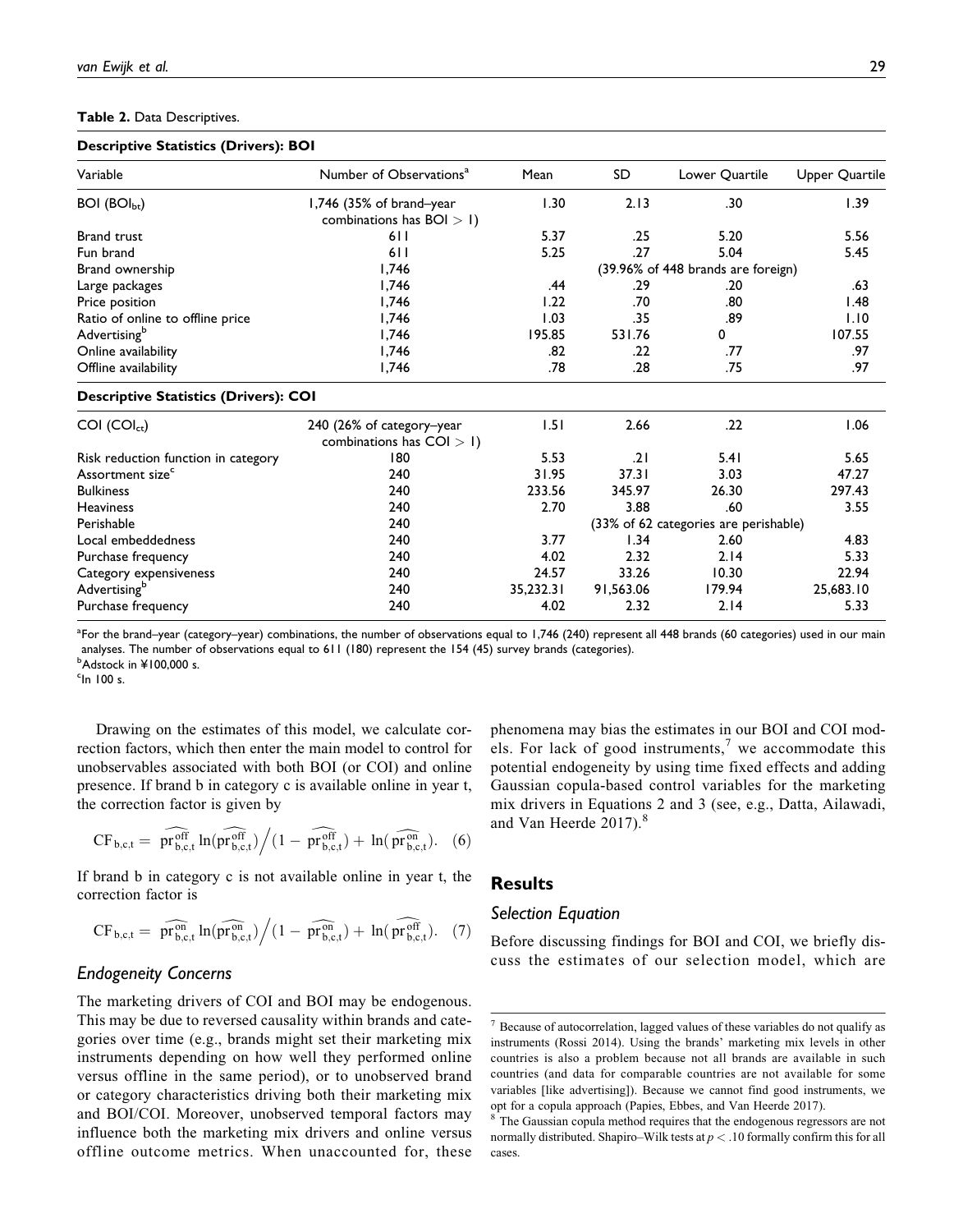Table 3. Drivers of a Brand Being or Going Online.

| <b>Drivers</b>                        | <b>Estimate</b> | p-Value    |
|---------------------------------------|-----------------|------------|
| Intercept $\varphi_0$                 | $-3.54$         | $<$ .000 l |
| <b>Brand factors</b>                  |                 |            |
| Brand ownership $\varphi_1$           | .33             | < 0.01     |
| Large packages $\varphi_2$            | .04             | .85        |
| Price position $\varphi_3$            | .62             | < 0.01     |
| In(Advertising) $\varphi_4$           | .02             | < 0.01     |
| Offline availability $\varphi_5$      | 4.02            | <.001      |
| Category factors                      |                 |            |
| Assortment size $\varphi_6$           | .0002           | <.05       |
| Bulkiness $\varphi_7$                 | $-.00004$       | .95        |
| Heaviness $\varphi_8$                 | .04             | .39        |
| Perishable φ <sub>9</sub>             | .22             | <.05       |
| Local embeddedness $\varphi_{10}$     | $-.42$          | <.001      |
| Purchase frequency $\varphi_{11}$     | .40             | <.001      |
| In(Expensiveness) $\varphi_{12}$      | 1.00            | <.001      |
| <b>Exclusion restrictions</b>         |                 |            |
| Regional brand $\varphi_{13}$         | .48             | <.001      |
| In(category rotation) $\varphi_{14}$  | .24             | .11        |
| In(manufacturer power) $\varphi_{15}$ | .35             | <.05       |
| Number of observations                |                 |            |
| Total                                 | 2.395           |            |
| Number of brands                      | 617             |            |
| Number of categories                  | 62              |            |
| Model fit                             |                 |            |
| Nagelkerke R <sup>2</sup>             | .48             |            |

interesting in their own right because they shed light on factors that determine whether or not a grocery brand is present online during our data period. Table 3 shows the parameter estimates for the selection equation. The grocery brands that are more likely to be or to go online in a given year are ones that (1) already have wide offline availability ( $\varphi$ <sub>5</sub> = 4.02, *p* < .0001), (2) occupy a premium price position ( $\varphi_3 = .62$ ,  $p <$ .001), (3) advertise regularly ( $\varphi_4 = .02, p < .01$ ) and are foreign ( $\varphi_1 = .33, p < .01$ ) or regional brands ( $\varphi_{13} = .48,$  $p < .001$ ), and (4) are owned by a powerful manufacturer ( $\varphi_{15}$  $= .35, p < .05$ ). Brands are also more likely to be or to go online in (1) expensive categories ( $\varphi_{12} = 1.00, p < .0001$ ), (2) categories with large assortments ( $\varphi_6 = .0002, p < .05$ ), (3) frequently purchased categories ( $\varphi_{11} = .40, p < .001$ ), (4) categories that are relatively new to China (i.e., when local embeddedness is low;  $\varphi_{10} = -.42, p < .0001$ ), and (5) perishable categories ( $\varphi$ <sup>9</sup> = .22, *p* < .05). The latter finding is somewhat surprising, and we speculate that this is due to the radically different role brands play in perishables offline versus online. In the offline channel, brands in perishable categories are less strong than in nonperishable categories (Steenkamp 1987, 1989) because perishables have many search attributes (Nelson 1970, 1974). Online, there is no opportunity to inspect products before purchase, which, in the case of perishables, favors brands that are used as quality signals in this context (Steenkamp 1989). Thus, online, branded perishables have a competitive edge over their nonbranded rivals.



Figure 2. BOI and COI histograms.

Notes: The histograms are based on the brands' BOI and the categories' COI across the full data period. For presentation purposes, we drop the top 5% of observations for these plots.

### Distribution of BOI and COI

Figure 2, Panel A, displays the histogram of the brands' BOI, calculated across years.9 As Figure 2 shows, the BOI distribution is highly skewed, with a mean equal to 1.30 and a median of .65. At the same time, the figure shows large variation in BOI across brands, as is also reflected in the standard deviation (SD: 2.13). The histogram of the categories' COI (calculated across years)<sup>10</sup> is shown in Figure 2, Panel B. Again, while the average COI (1.51) exceeds unity (meaning that on average, our categories perform somewhat better online versus offline), the COI distribution is highly skewed, with a median value that is much lower (.43). Like for BOI, the COI standard deviation (2.66) and the

<sup>9</sup> Here, BOI is calculated as the brand's share of total online category sales across the full data period divided by the brand's share of total offline category sales across the full data period.

<sup>&</sup>lt;sup>10</sup> Here, COI is calculated as the category's share of total online grocery expenditures across the full data period divided by the category's share of total offline grocery expenditures across the full data period.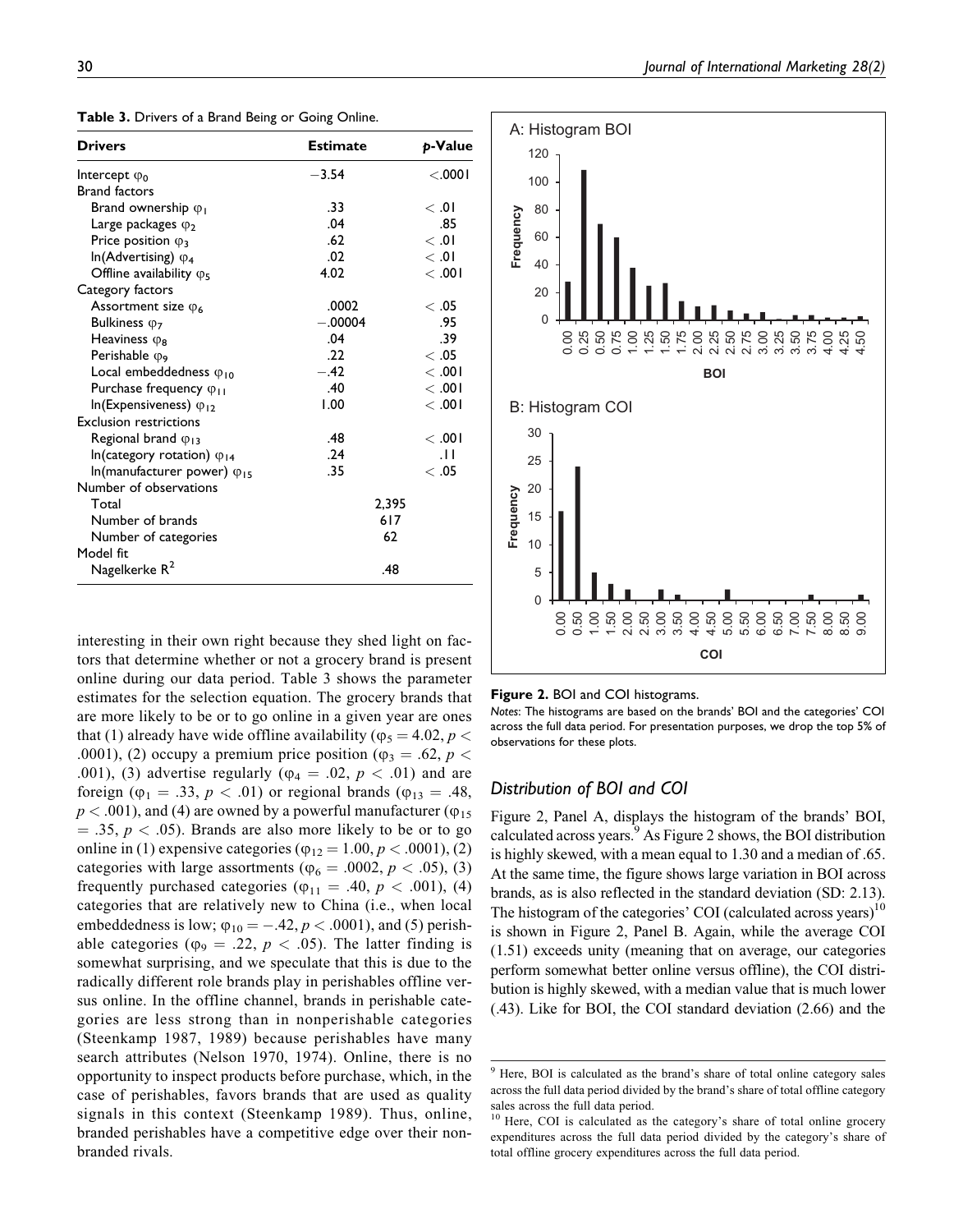

Figure 3. Brand distribution in BOI–COI space ( $N = 448$  brands). Notes: BOI and COI are calculated across the full data period.

lower and upper quartiles (.22 vs. 1.06) reveal considerable heterogeneity in categories' performance online versus offline.

### Brand Performance in Function of BOI and COI

Figure 3 plots ln(BOI) against ln(COI) for all brands, calculated across years. As the graph shows, brands are quite spread in the  $ln(BOI) \times ln(COI)$  space. The diagonal line through the origin indicates where the product of BOI and COI equals unity. If the rise of online does not affect total grocery sales (i.e.,  $g = 1$ ), brands positioned above the line see their overall sales increase as the share of grocery sold online goes up, whereas brands below the line face a decline in total sales. Across the 448 brands studied, the product of BOI and COI exceeds unity for 119 brands (i.e., 26.6%), whereas BOI  $\times$  COI is below unity for 329 brands (i.e., 73.4%).

However, as mentioned earlier, if the rise of the online channel leads to an increase in total expenditure on groceries ( $g > 1$ ), the diagonal shifts downward, reflecting that the cutoff value for  $BOL \times COI$  is smaller than 1. Conversely, if the rise of the online channel leads to a decrease in total expenditure on groceries (g < 1), the diagonal shifts upward, reflecting that the cutoff value for  $BOL \times COI$  is greater than 1. The magnitude of the shift upward or downward depends on the magnitude of g and the online share in total groceries (see Equation 1). Table 4 shows results for six levels of g and four levels of online share of groceries. We use the BOI and COI values of the individual brands across the full data period to identify how many brands for which  $BOI \times COI$ exceeds the cutoff, therefore causing the brand to experience sales expansion, and how many brands for which BOI  $\times$  COI falls short of the cutoff, therefore causing the brand to experience contraction in sales. For illustrative purposes, we insert two lines in Figure 3, viz., for  $g = .5$  and  $g = 1.75$ , where we assume that in both cases the online share of groceries is 7.6% (according to Edge Retail Insight, this is the actual share halfway through our estimation period, i.e., in 2013).

Table 4 shows that, as expected, the larger g, the more brands profit from the shift to online shopping—not necessarily because they do well online but simply because of the total increase in grocery expenditure due to greater availability to more Chinese consumers. Furthermore, it shows that as the online share becomes higher, brands profit less from further increases.

What is the actual situation in China? There is evidence that the shift to online does indeed lead to expansion of total grocery expenditures  $(g > 1)$ , which is consistent with the leapfrogging argument. China Internet Watch (2015) reports a more conservative number, namely that 78% of online shopping consumption in China is an alternative to traditional consumption, and 22% is new demand stimulated by the online shopping market in 2014. A caveat is that the study referred to all products and services, not just groceries. With that caveat in mind, it appears that  $g = 1.25$  for China is a reasonable estimate. This suggests that 31.9% of grocery brands see their sales grow, of which  $83.4\%$  (26.6 / 31.9) is in the healthy situation of seeing their sales grow because they capitalize on online developments well (BOI  $\times$  COI  $> 1$ ) as well as benefit from total expansion of the grocery market due to the shift to online.

Although Table 4 shows that in growing markets like China where the shift to online can lead to sales expansion even for brands that actually underperform online (because of their low BOI, low COI, or both), this is not a satisfactory situation in the long run. If a brand's BOI score is low, they may want to work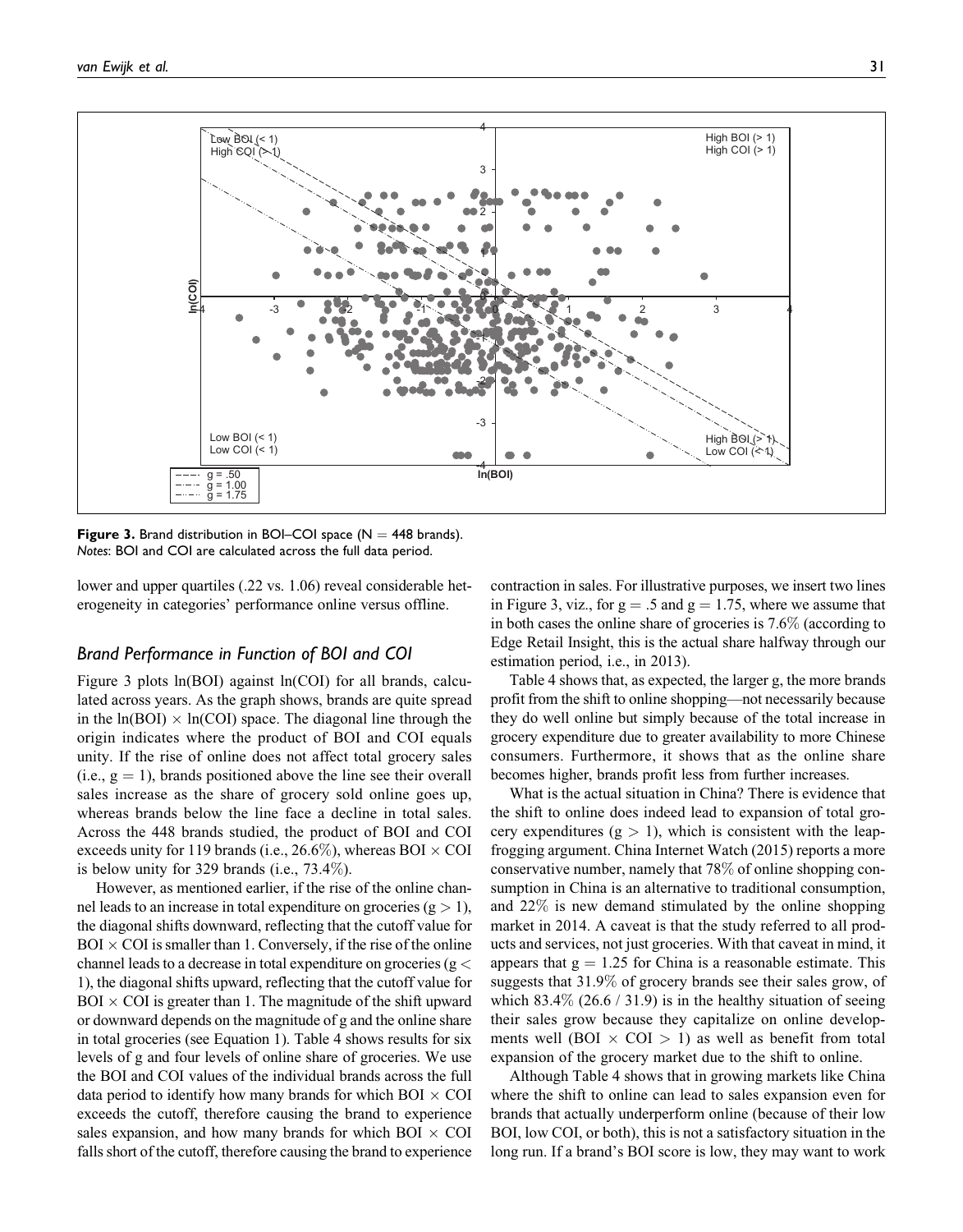| g    | <b>Online Grocery</b><br>Share (%) | <b>Cutoff Value</b><br><b>BOI</b> $\times$ COI | <b>Brands Experiencing</b><br><b>Total Sales Expansion</b><br>in China (%) | <b>Brands Experiencing</b><br><b>Total Sales Contraction</b><br>in China (%) |
|------|------------------------------------|------------------------------------------------|----------------------------------------------------------------------------|------------------------------------------------------------------------------|
| .50  | 5                                  | 1.51                                           | 19.9                                                                       | 80.1                                                                         |
|      | 7.6                                | 1.52                                           | 19.9                                                                       | 80.1                                                                         |
|      | 15                                 | 1.54                                           | 19.6                                                                       | 80.4                                                                         |
|      | 33                                 | 1.60                                           | 18.8                                                                       | 81.3                                                                         |
| .75  | 5                                  | 1.25                                           | 22.5                                                                       | 77.5                                                                         |
|      | 7.6                                | 1.25                                           | 22.5                                                                       | 77.5                                                                         |
|      | 15                                 | 1.26                                           | 22.5                                                                       | 77.5                                                                         |
|      | 33                                 | 1.27                                           | 22.3                                                                       | 77.7                                                                         |
| 1.00 | 5                                  | 1.00                                           | 26.6                                                                       | 73.4                                                                         |
|      | 7.6                                | 1.00                                           | 26.6                                                                       | 73.4                                                                         |
|      | 15                                 | 1.00                                           | 26.6                                                                       | 73.4                                                                         |
|      | 33                                 | 1.00                                           | 26.6                                                                       | 73.4                                                                         |
| 1.25 | 5                                  | .75                                            | 32.1                                                                       | 67.9                                                                         |
|      | 7.6                                | .75                                            | 31.9                                                                       | 68.1                                                                         |
|      | 15                                 | .76                                            | 31.7                                                                       | 68.3                                                                         |
|      | 33                                 | .77                                            | 31.7                                                                       | 68.3                                                                         |
| 1.50 | 5                                  | .51                                            | 43.3                                                                       | 56.7                                                                         |
|      | 7.6                                | .52                                            | 43.1                                                                       | 56.9                                                                         |
|      | 15                                 | .53                                            | 42.6                                                                       | 57.4                                                                         |
|      | 33                                 | .57                                            | 40.2                                                                       | 59.8                                                                         |
| 1.75 | 5                                  | .28                                            | 56.3                                                                       | 43.8                                                                         |
|      | 7.6                                | .29                                            | 54.9                                                                       | 45.1                                                                         |
|      | 15                                 | .33                                            | 51.8                                                                       | 48.2                                                                         |
|      | 33                                 | .40                                            | 48.4                                                                       | 51.6                                                                         |

Table 4. Brand Performance in Function of g and Online CPG Share<sup>a</sup>

Notes: 5% is the approximate online share of groceries in the United States, 7.6% is the online market share of groceries in China in 2013 (halfway through our estimation period), and 33% is the approximate online grocery share in China in 2018. The simulation uses BOI and COI calculated across the full data period. In actual market conditions, the manager can calculate their own BOI and COI and assess whether BOI  $\times$  COI is above or below the cutoff, taking into account g and total online grocery share.

on this. If their category's COI score is low, they need to know what is causing the category's low COI and assess what they can do about that as well. Thus, managers need to know what drives both BOI and COI. Our regression results shed light on this issue.

### BOI Model

The estimation results of our BOI models can be found in Table 5. As expected, foreign brands perform relatively better online versus offline than domestic brands ( $\beta_3 = .22, p < .01$ ). In addition, brands that are more widely available online and charge relatively lower prices in that channel will improve their position within the category as the online channel grows ( $\beta_8$  = 1.39,  $p < .01$ ;  $\beta_6 = -.61$ ,  $p < .05$ ). Interestingly, we find no significant impact of offline availability on BOI ( $\beta$ <sub>9</sub> = .03, *p* > .10), possibly because the positive billboard effect and the negative substitution effect cancel each other out. Brands that sell relatively more large packages generally do not enjoy higher market shares online than offline ( $\beta_4 = -.46, p < .05$ ). This might be caused by consumers' attempts to minimize shipping costs, something we will turn to when discussing the results of the COI model. The estimate of (high) price positioning does not reach significance ( $\beta_5 = -.06, p > .10$ ), refuting the premise

that expensive brands fare relatively better in the digital channel. Finally, although the selection model revealed that heavily advertised brands are more likely to be present online, they do not seem to enjoy higher BOIs ( $\beta$ <sub>7</sub> = .000003, *p* > .10).

Moving to the subset of brands for which survey data are available (typically somewhat larger brands), we find that more trusted brands generally have higher online versus offline market shares ( $\beta_1 = -.69, p < .01$ ), whereas the opposite holds for fun brands ( $\beta_2 = -.61, p < .05$ ). The pattern of effects for the other variables remains largely similar (except for the onlineto-offline price ratio and large packages, the coefficients of which are no longer significant).

### COI Model

Table 6 shows the estimates of the COI models. As expected, more expensive, less perishable, and less frequently purchased categories capture a larger grocery share online than offline  $(\alpha_8 = .69, p < .01; \alpha_5 = -.22, p < .01; \text{ and } \alpha_7 = -.11, p <$ .01, respectively). The same holds for categories with large assortments (that can be easily searched through online;  $\alpha_2$  = .0002,  $p < .01$ ) and that are less locally embedded ( $\alpha_6 = -.17, p$ < .01). Opposite to our expectations, categories that consist of less heavy products perform relatively better online than offline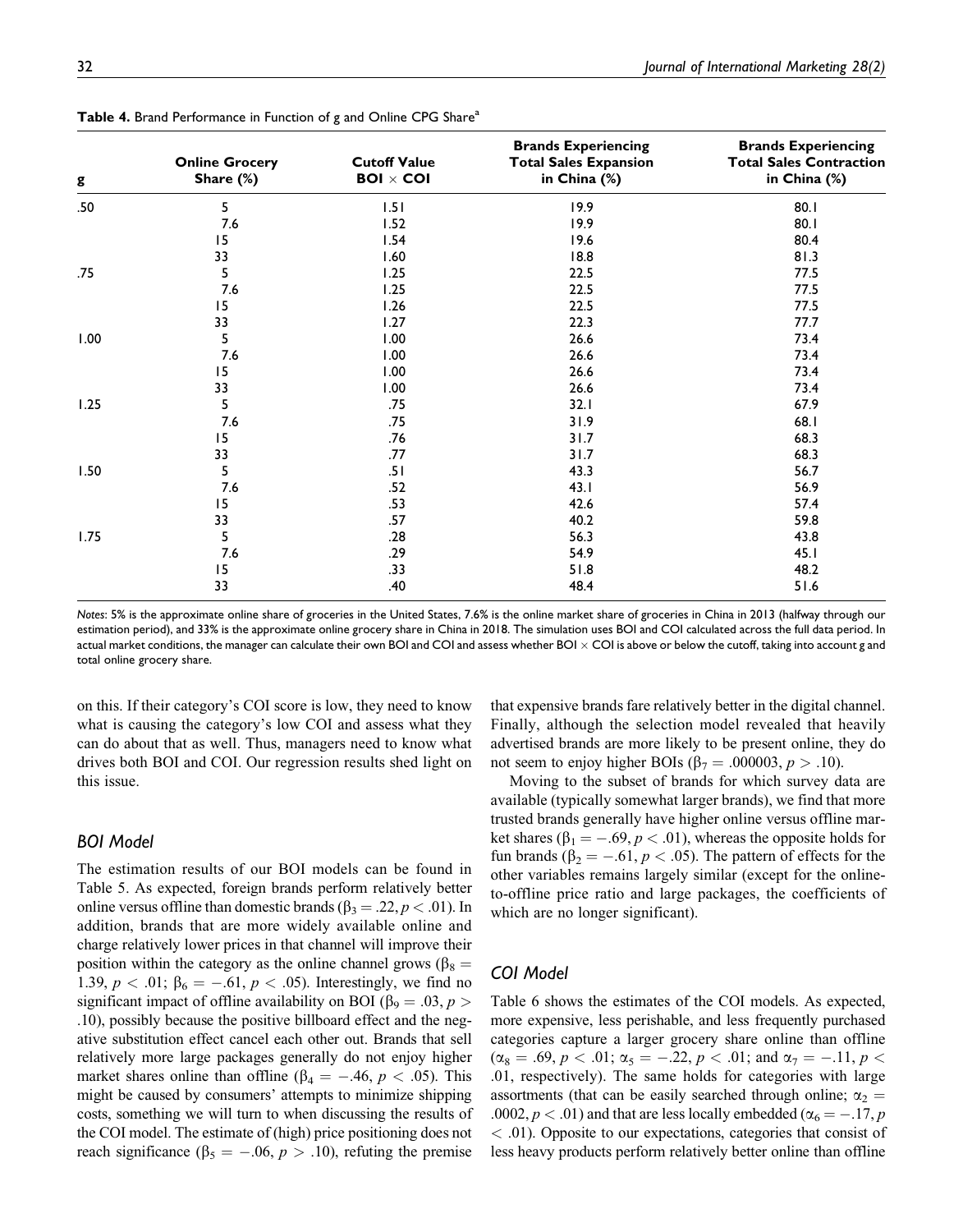### Table 5. Drivers of BOI.<sup>a.</sup>

|                                                 |                          |          | <b>Full Sample</b> |          | <b>Survey Sample</b> |  |
|-------------------------------------------------|--------------------------|----------|--------------------|----------|----------------------|--|
| <b>Drivers</b>                                  | <b>Expected Sign</b>     | Estimate | b-value            | Estimate | b-value              |  |
| Intercept $\beta_0$                             |                          | 4.12     | <.0001             | 3.63     | < 0.001              |  |
| <b>Brand factors</b>                            |                          |          |                    |          |                      |  |
| Brand trust $\beta_1$                           | $^{+}$                   |          |                    | .69      | < 0.01               |  |
| Fun brand $\beta_2$                             |                          |          |                    | $-.61$   | < .05                |  |
| Brand ownership <sup>b</sup> $\beta_3$          | $+$                      | .22      | < .001             | .19      | < 0.01               |  |
| Large packages $\beta_4$                        | $^{+}$                   | $-.46$   | < .05              | .69      | .23                  |  |
| Price position $\beta_5$                        | $^{+}$                   | $-.06$   | .46                | $-.39$   | < 0.01               |  |
| In(ratio of online to offline price) $\beta_6$  | $\overline{\phantom{0}}$ | $-.61$   | < .05              | $-.40$   | .28                  |  |
| In(advertising) $\beta_7$                       | $^{+}$                   | .000003  | .99                | $-.0005$ | .82                  |  |
| Online availability $\beta_8$                   | $+$                      | 1.39     | <.001              | 2.67     | < .001               |  |
| Offline availability $\beta_9$                  | $+/-$                    | .03      | .89                | $-.30$   | .25                  |  |
| Controls                                        |                          |          |                    |          |                      |  |
| Control function (selection)                    |                          | $-.56$   | < .001             | $-1.14$  | < 0.01               |  |
| Copula Large packages $\gamma_1$                |                          | .22      | < .001             | .02      | .89                  |  |
| Copula Price position $\gamma_2$                |                          | .31      | <.001              | .34      | < .001               |  |
| Copula Ratio online to offline price $\gamma_3$ |                          | .008     | .90                | .0006    | .99                  |  |
| Copula Advertising $\gamma_4$                   |                          | $-.26$   | < 0.01             | $-.09$   | 9۱.                  |  |
| Copula Online availability $\gamma_5$           |                          | .38      | < .001             | .27      | 100. >               |  |
| Copula Offline availability $\gamma_6$          |                          | $-.21$   | < .001             | $-.21$   | < 0.01               |  |
| Covariatesb                                     |                          |          |                    |          |                      |  |
| Year: 2013 $\theta_2$                           |                          | .15      | < .001             | . 13     | < 0.01               |  |
| Year: 2014 $\theta_3$                           |                          | .17      | < .001             | .17      | < .001               |  |
| Year: 2015 $\theta_4$                           |                          | .17      | < .001             | .20      | < .001               |  |
| Baby care $\delta_2$                            |                          | $-.15$   | < .05              | $-.23$   | < 0.01               |  |
| Beverages $\delta_3$                            |                          | $-.17$   | <.001              | $-.06$   | .26                  |  |
| Household care $\delta_4$                       |                          | .06      | .12                | $-.12$   | .07                  |  |
| Personal care $\delta_5$                        |                          | $-.13$   | < .001             | $-.28$   | < 0.01               |  |
| Pet food $\delta_6$                             |                          | $-.02$   | .70                | $-.33$   | < 0.01               |  |
| Number of observations                          |                          |          |                    |          |                      |  |
| Total                                           |                          | 1,746    |                    | 611      |                      |  |
| Number of brands                                |                          | 448      |                    | 154      |                      |  |
| Number of categories                            |                          | 60       |                    | 43       |                      |  |
| Model fit                                       |                          |          |                    |          |                      |  |
| $R^2$                                           |                          | .35      |                    |          | .38                  |  |
| Adjusted $R^2$                                  |                          | .34      |                    |          | .36                  |  |

<sup>a</sup> Mean-centered estimates are reported, and the dependent variable is ln[BOI  $\times$  100  $+$  1].<br><sup>b</sup> Dummy variables and soveriates are effect soded, and base categories are domestic food

<sup>b</sup>Dummy variables and covariates are effect-coded, and base categories are domestic, food, and 2012.

 $(\alpha_4 = -.07, p < .01)$ . This may have to do with the structure of shipping costs, which decrease when the total amount spent goes up but increase with the weight of the shopping basket. Neither advertising nor bulkiness of a category has a significant influence ( $\alpha_9 = .005, p > .10; \alpha_3 = -.00007, p > .10$ ).

Looking at the regression outcomes for the subset, in which risk reduction is added as a driver, we find that categories in which brand names serve as important risk reduction cues take a larger share of groceries sold online versus offline ( $\alpha_1 = .59$ ,  $p < .05$ ). The other effects are robust in sign and significance.

### **Discussion**

Grocery sales are becoming increasingly digital, and this trend will unavoidably affect total brand performance. This holds especially in markets like China, where the shift to ecommerce is dramatic and where jumping on the online bandwagon is critical for future brand success. The objective of this article is twofold: (1) to develop two metrics to assess brands' "online viability" (i.e., their change in total [online plus offline] sales as a function of a change in the share of total groceries sold online) and (2) to propose and empirically document brand and category factors driving these metrics, including factors that particularly play a role in the Chinese grocery market.

We show that, apart from total grocery expansion or contraction effects, in today's mixed online/offline world, changes in brand sales depend on two indices: (1) BOI, which reflects the brand's relative market position within the category in the online versus the offline channel and (2) COI, which captures the category's share of total grocery sales online versus offline. Calculating the BOI and COI for a set of 448 brands in 60 categories in the Chinese grocery market, we observe large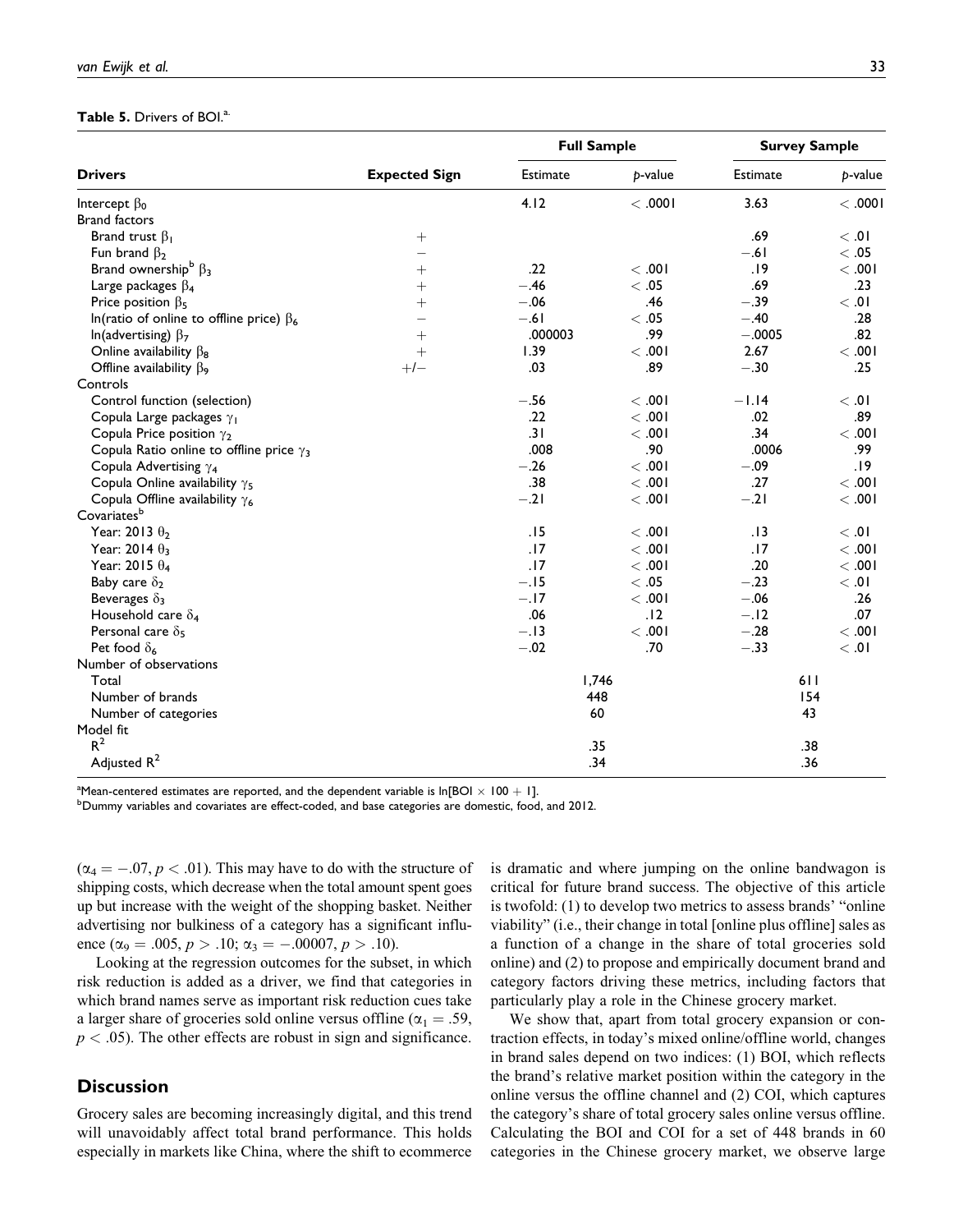| Table 6. Drivers of COI <sup>a</sup> . |  |
|----------------------------------------|--|
|----------------------------------------|--|

|                                              |                      | <b>Full Sample</b> |         | <b>Survey Sample</b> |         |
|----------------------------------------------|----------------------|--------------------|---------|----------------------|---------|
| <b>Drivers</b>                               | <b>Expected sign</b> | Estimate           | b-value | Estimate             | b-value |
| Intercept $\alpha_0$                         |                      | 6.23               | < .0001 | 6.25                 | < .0001 |
| Category factors                             |                      |                    |         |                      |         |
| Risk reduction function of brands $\alpha_1$ | $^{+}$               |                    |         | .59                  | < 0.05  |
| Assortment size $\alpha_2$                   | $+$                  | .0002              | < .001  | .0002                | < .001  |
| Bulkiness $\alpha_3$                         | $^{+}$               | $-.00007$          | .70     | $-.00005$            | .80     |
| Heaviness $\alpha_4$                         | $^{+}$               | $-.07$             | < .001  | $-.06$               | < .001  |
| Perishable <sup>b</sup> $\alpha_5$           |                      | $-.22$             | < .001  | $-.33$               | < .001  |
| Local embeddedness $\alpha_6$                |                      | $-.17$             | < .001  | $-.14$               | < 0.01  |
| Purchase frequency $\alpha_7$                | $+/-$                | $-.11$             | < .001  | $-.08$               | 10. >   |
| In(expensiveness) $\alpha_8$                 | $+/-$                | .69                | < 0.01  | .60                  | < .001  |
| In(advertising) $\alpha$ <sub>9</sub>        | $^{+}$               | .005               | .34     | .009                 | .25     |
| Controls                                     |                      |                    |         |                      |         |
| Copula advertising $\pi_1$                   |                      | $-.20$             | < 0.01  | $-.15$               | .06     |
| Copula assortment size $\pi_2$               |                      | $-.53$             | < 0.01  | $-.51$               | < .001  |
| Covariatesb                                  |                      |                    |         |                      |         |
| Year: $2013$ $p_2$                           |                      | .15                | < 0.01  | 14.                  | < .05   |
| Year: $2014 p_3$                             |                      | .21                | < .001  | .19                  | 10. >   |
| Year: 2015 $\rho_4$                          |                      | .29                | < .001  | .30                  | < 0.01  |
| Baby care $\tau_2$                           |                      | .91                | < 0.01  | .94                  | < 0.01  |
| Beverages $\tau_3$                           |                      | .28                | < .001  | .28                  | < .001  |
| Household care $\tau_4$                      |                      | $-.19$             | < 0.01  | $-.12$               | .13     |
| Personal care $\tau$ <sub>5</sub>            |                      | .002               | .98     | .03                  | .65     |
| Pet food $\tau_6$                            |                      | 1.14               | < .001  | 1.31                 | < .001  |
| Number of observations                       |                      |                    |         |                      |         |
| Total                                        |                      | 240                |         |                      | 180     |
| Number of categories                         |                      | 60                 |         | 45                   |         |
| Model fit                                    |                      |                    |         |                      |         |
| $R^2$                                        |                      | .84                |         |                      | .84     |
| Adjusted R <sup>2</sup>                      |                      | .83                |         |                      | .83     |

<sup>a</sup> Mean-centered estimates are reported, and the dependent variable is  $ln[CO1 \times 100 + 1]$ .<br><sup>b</sup> Dummy variables and covariates are effect-coded, and base categories are nonperishable.

<sup>b</sup>Dummy variables and covariates are effect-coded, and base categories are nonperishable, food, and 2012.

variation in these metrics across categories and brands. We next identify brand and category drivers that may underlie this variation. We then empirically assess the impact of these drivers after controlling for possible selection bias in our brand (and category) set. We find that, overall, these drivers explain a large portion of the variability in our key metrics: up to almost 40% of the variation in BOI, and over 85% of the variation in COI.<sup>11</sup>

### Managerial Implications

How do total brand sales in China change as the online channel grows? Our results show that, overall, brands that can be expected to fare better online are also more likely to enter the online channel. However, we also observed interesting deviations: Though their BOI and COI prospects are rosier, lowerpriced brands in less perishable and less frequently purchased categories are less present in the online channel in China. Thus, our results add to the prevailing industry wisdom by pointing out missed opportunities for those brands that have not yet ventured online.

For brand managers that have entered the online channel in China, our results provide guidance on how to improve their overall brand performance. As a first step, they can measure and track two easy-to-calculate metrics—COI and BOI—to get a first indication of how their relative market position and that of their category is likely to evolve, as well as how this will affect their brand sales. Brands with  $BOI > 1$  and  $COI > 1$  will experience a "double whammy" as the online channel grows, being situated in a category that lends itself well to online buying while also doing better than their immediate competitors within that category. For brands in high COI categories but with low BOI, our decomposition acts as a warning signal: Though these brands will appear to maintain high sales levels in China as the online channel becomes more popular, they will simply be "riding on the category waves" while losing position relative to other players in the category. Conversely, for brands in low COI categories, the sales erosion will likely be attributable to factors outside of the brand managers' control.

<sup>&</sup>lt;sup>11</sup> Explained variance of models with only year and category type fixed effects equals 1.9% and 56.5%, respectively, whereas explained variance of models with solely year (category type) fixed effects equals .07% (1.8%) and 2.3% (54.2%), respectively.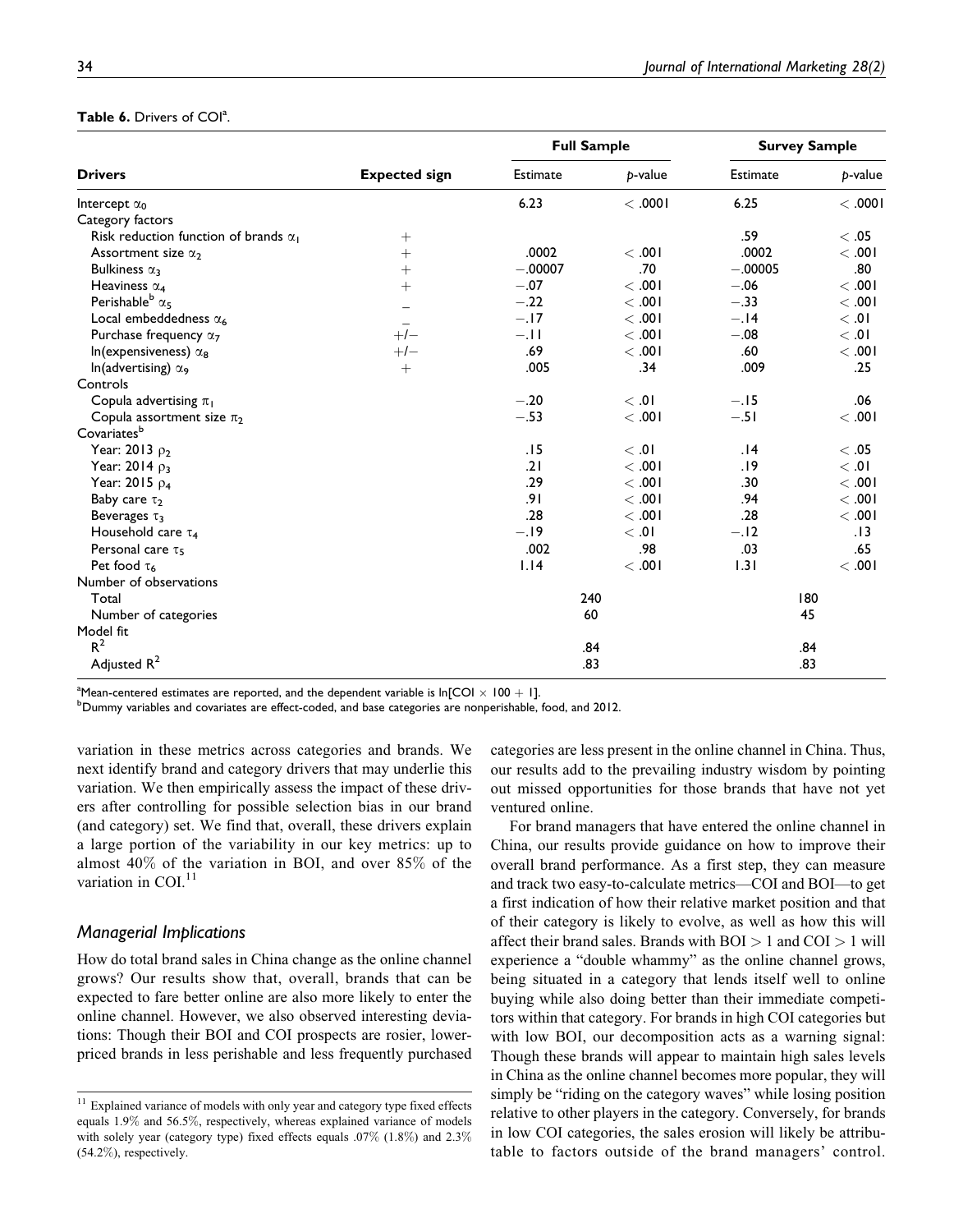

Figure 4. Effect of drivers on BOI and COI.

Notes: Numbers in Panel A (Panel B) show the difference between the predicted average values of BOI (COI) if the driver is two standard deviations above versus below the mean. The effects of trust, fun, and risk reduction are calculated on the basis of the estimates for the reduced data set (including only the survey brands and categories).

Importantly, our decomposition model, which allows researchers to disentangle the effects of the online channel on sales, is applicable in any market—not just China.

If this first step leads Chinese managers to conclude that their BOI and/or COI is unsatisfactory, what can they do about it? Which drivers can they employ? To help them with this, we use the model estimates (whose magnitude is not directly interpretable or comparable across drivers) to calculate the comparable effect sizes as the difference between the predicted value of BOI (COI) if the driver equals (1) a high level (mean plus two standard deviations) versus (2) a low level (mean minus two standard deviations, except for foreign vs. domestic and perishable vs. nonperishable, which are dummies and for which we consider values of 1 vs.  $-1$ ).<sup>12</sup> The results are reported in Figure 4.

One straightforward and impactful way to improve a brand's BOI in China is to expand online availability. Brands should be available in all the relevant Chinese ecommerce channels.

There is still room to grow: 25% of brands in China have an online availability of around 75% or less. Although 75% is a high number in most countries, it is not high in China, where the top 25% of brands have an online availability of 97%. This is associated with a substantial difference in BOI of 1.05. Package size also matters, but contrary to expectation, small package size is associated with greater success online. This suggests that brands should offer smaller package sizes online. This effect might be caused by the way delivery fees are set in China: shipping costs charged to consumers are a function of the order value (amount spent) and weight. The effect is an appreciable  $\Delta$ BOI of .41. Chinese consumers are keen on price and charging higher prices online than offline is a substantial detriment to online success:  $\Delta BOI = .53$ . Brand trust has been identified as an important factor in offline consumer behavior (Chaudhuri and Holbrook 2001), and this study shows that it matters even more online, where people cannot physically inspect grocery products before buying:  $\Delta$ BOI = .69. Especially in a market like China, where brands have a strong risk-avoiding function (Kantar Millward Brown 2010), managers should aim to increase brand trust. Rajavi, Kushwaha, and Steenkamp (2019) describe strategies on how to achieve this, including product innovation and advertising. Although advertising has no direct effect on BOI, it can have an indirect effect

<sup>&</sup>lt;sup>12</sup> For these calculations to be managerially relevant, we use the standard deviations within product categories. That is, for the brand drivers, we consider the standard deviation across all periods and brands within the same product category. For the category drivers, we consider the standard deviation within the category over time.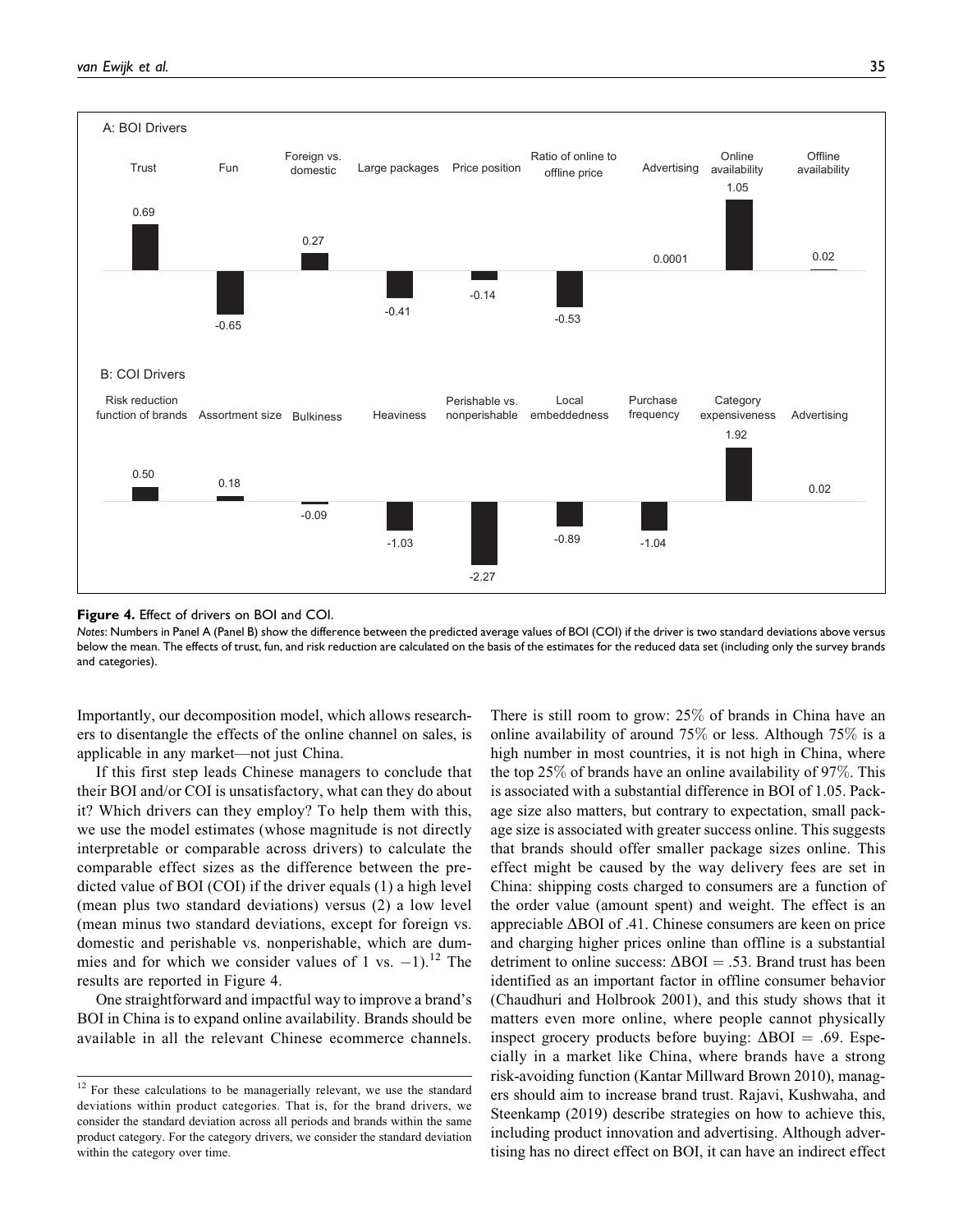through increasing brand trust (Rajavi, Kushwaha, and Steenkamp 2019). Fun brands can expect lower BOIs. Such brands are often purchased on impulse, for which online shopping is perhaps less conducive. Unless the brand manager wants to reposition their brand, they will have to work harder on other aspects. Finally, foreign manufacturers have an advantage over Chinese players:  $\Delta BOI = .27$ . They usually have deeper pockets, which secures them better presentation and more support at e-commerce retailers. To counter this, local players can engage in mergers and acquisitions to create larger companies with the heft to support their brands on Tmall, JD.com, etc.

By its very nature, COI is less easily affected by the actions of the brand manager. Still, managers can use these insights by modifying their brand's offering to deviate from typical offerings in the category. Figure 4, Panel B, shows that category's perishability and expensiveness are the most important drivers of a category's online-to-offline performance in China. COI is lower in perishable categories ( $\Delta COI = 2.27$ ) and higher in more expensive categories ( $\Delta COI = 1.92$ ). Chinese brand managers can use these insights by offering nonperishable versions of their product (e.g., sterilized milk rather than fresh milk) and by overweighing their top-of-the-range product items in their online offering. Heavy categories also do less well online  $(\Delta COI = 1.03)$ , probably because consumers may see their shipping fees increase when such items are added to their shopping basket. Smaller package sizes could be one way to address this. Purchase frequency reduces COI as well  $(\Delta COI =$ 1.04). One way to capitalize on this is for brands in these categories to offer subscription-based services in which the product is delivered frequently. Risk reduction plays a role in the Chinese grocery market as well. In categories in which the risk reduction function of brands is low, online performance suffers ( $\Delta COI = .50$ ). The brand manager can attempt through advertising and other means to highlight that not all brands are created equal and that their brand does perform better than others. In addition, COI is higher in newer categories that are less embedded in the Chinese culture. One idea for brands that operate in locally embedded categories might be to offer modern and unusual varieties that go against ancient traditions. It is possible that consumers will see these offerings as part of the global culture rather than embedded in the local culture (Steenkamp 2019).

Although these recommendations are developed for China, they may also be used as benchmark for other emerging markets, which may follow China's lead and leapfrog from relatively unsophisticated offline grocery retailing to online grocery retailing. There is no a priori reason why these factors would not apply to these markets as well. Finally, BOI, COI, and Equation 1 can be used by Western brand managers to assess and monitor the online health of their brands. They may expect, though, that their g will be much closer to 1 than in emerging markets. They can also use Figure 4 as a first indication of what will affect their brands' online performance. This is an example of how research in emerging markets can advance marketing science and practice in the vein proposed by Burgess and Steenkamp (2006).

### Limitations and Future Research

Our study opens important avenues for future research. First, our empirical analysis pertained to only one market: China. Although China is very important in terms of total grocery sales and leads the way when it comes to online share, some of the effects may be idiosyncratic to the country. Future studies should verify generalizability to other markets. Second, our measures of BOI and COI represent a snapshot, and even their drivers may change over time as consumers become more accustomed to buying online and the modalities of buying in the digital channel evolve. Though we expect these changes to be gradual, they imply that the impact of drivers needs to be revisited as time progresses. Third, the BOI and COI metrics and the underlying brand and category determinants may depend on the setting (e.g., urban vs. rural local market) and online format. For instance, placing an online order through different devices (e.g., desktop vs. mobile phone) or using different types of online order fulfillment (e.g., home delivery vs. click and collect) may trigger different marketing mix responses and favor some categories more than others. As these different formats become more important, a separate study of their impact on brands' relative market position and categories' sales shares is warranted.

# Appendix A: Proof of Equation 1

Our key question is: How does a change in the share of groceries sold online influence brand sales? To see this, we start from total brand sales, which we can write as:

$$
\begin{aligned} \boldsymbol{S}_{c,b,t}^T = \left(\left[\frac{\boldsymbol{S}_{c,b,t}^{Off}}{\boldsymbol{S}_{c,,t}^{Off}}\right] \times \left[\frac{\boldsymbol{S}_{c,,t}^{Off}}{\boldsymbol{S}_{.,,t}^{Off}}\right] \times \left(1 - \left[\frac{\boldsymbol{S}_{.,,t}^{On}}{\boldsymbol{S}_{.,,t}^T}\right]\right) \\ + \left[\frac{\boldsymbol{S}_{c,b,t}^{On}}{\boldsymbol{S}_{c,,t}^{On}}\right] \times \left[\frac{\boldsymbol{S}_{o,,t}^{On}}{\boldsymbol{S}_{.,,t}^{On}}\right] \times \left[\frac{\boldsymbol{S}_{.,,t}^{On}}{\boldsymbol{S}_{.,,t}^T}\right] \right) \times \boldsymbol{S}_{.,,t}^T \quad (A1) \end{aligned}
$$

where  $S_{c,b,t}^{T}$  denotes the total sales of brand b in category c in time period t,  $S_{c,b,t}^{\text{Off}}$  ( $S_{c,b,t}^{\text{On}}$ ) are the sales of brand b in category c at time t in the offline (online) channel,  $S_{c, t}^{Off}$  $(S_{c,,t}^{On})$  are the sales of category c in t in the offline (online) channel,  $S_{n,t}^{On}$  are the total grocery sales in t in the online channel, and  $S_{n,t}^T$  are the total grocery sales in t online plus offline.

We allow every dollar sold offline to lead to an equivalent of g dollars sold online, with values of g smaller (larger) than 1 indicating contraction (expansion). This implies that:

$$
\frac{\partial (S_{.,.,t}^{T})}{\partial \left[\frac{S_{.,st}^{(n)}}{S_{.,t}^{T}}\right]} = (g-1) \times S_{.,.,t}^{T},
$$
\n(A2)

where  $\frac{S_{\text{out}}^{\text{on}}}{S_{\text{out}}^{\text{r}}}$  is the share of total grocery sold online in t.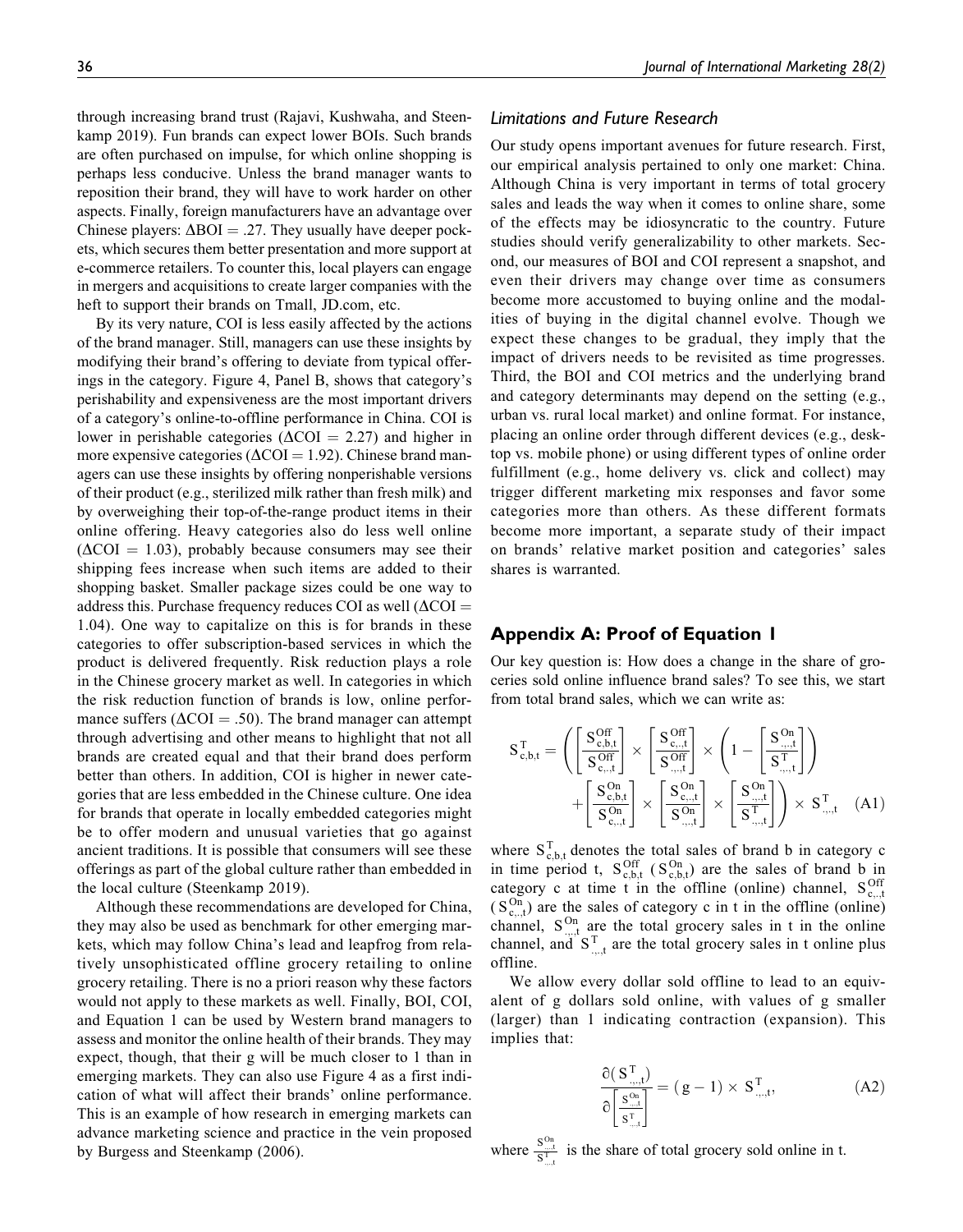Using Equations A1 and A2, we can calculate the change in total brand sales as the share of total grocery sold online goes up through the following derivative:

$$
\begin{aligned} \frac{\partial (\operatorname{\boldsymbol{S}}_{c,b,t}^{T})}{\partial\left[\frac{\operatorname{\boldsymbol{S}}_{c,b,t}^{O_{n}}}{\operatorname{\boldsymbol{S}}_{\ldots,t}^{O_{n}}} \right]} & = \operatorname{\boldsymbol{S}}_{\ldots,t}^{T}\!\left(\left[\frac{\operatorname{\boldsymbol{S}}_{c,b,t}^{O_{n}}}{\operatorname{\boldsymbol{S}}_{c,\ldots,t}^{O_{n}}}\right]\times\left[\frac{\operatorname{\boldsymbol{S}}_{c,b,t}^{O_{n}}}{\operatorname{\boldsymbol{S}}_{\ldots,t}^{O_{n}}}\right] - \left[\frac{\operatorname{\boldsymbol{S}}_{c,b,t}^{O_{f}}}{\operatorname{\boldsymbol{S}}_{c,\ldots,t}^{O_{f}}}\right] \\ & \times\left[\frac{\operatorname{\boldsymbol{S}}_{c,\ldots,t}^{O_{f}}}{\operatorname{\boldsymbol{S}}_{\ldots,t}^{O_{f}}}\right] + \left(\operatorname{\boldsymbol{g}}-1\right)\times\operatorname{\boldsymbol{S}}_{\ldots,t}^{T}\!\left(\left[\frac{\operatorname{\boldsymbol{S}}_{c,b,t}^{O_{f}}}{\operatorname{\boldsymbol{S}}_{c,\ldots,t}^{O_{f}}}\right] \\ & \times\left[\frac{\operatorname{\boldsymbol{S}}_{c,b,t}^{O_{f}}}{\operatorname{\boldsymbol{S}}_{\ldots,t}^{O_{f}}}\right] + \left(\left[\frac{\operatorname{\boldsymbol{S}}_{c,b,t}^{O_{n}}}{\operatorname{\boldsymbol{S}}_{c,\ldots,t}^{O_{n}}}\right]\times\left[\frac{\operatorname{\boldsymbol{S}}_{c,\ldots,t}^{O_{n}}}{\operatorname{\boldsymbol{S}}_{\ldots,t}^{O_{f}}}\right]\right) \\ & - \left[\frac{\operatorname{\boldsymbol{S}}_{c,b,t}^{O_{f}}}{\operatorname{\boldsymbol{S}}_{c,\ldots,t}^{O_{f}}}\right]\times\left[\frac{\operatorname{\boldsymbol{S}}_{c,\ldots,t}^{O_{f}}}{\operatorname{\boldsymbol{S}}_{\ldots,t}^{O_{f}}}\right] \right) \times\left[\frac{\operatorname{\boldsymbol{S}}_{\ldots,t}^{O_{n}}}{\operatorname{\boldsymbol{S}}_{\ldots,t}^{T}}\right] \end{aligned} \tag{A3}
$$

For this expression to be positive, we need that:

$$
\begin{aligned} S_{.,.,t}^T \Biggl( & \Biggl[ \frac{S_{c,b,t}^{On}}{S_{c,,,t}^{On}} \Biggr] \times \Biggl[ \frac{S_{c,,t}^{On}}{S_{.,.,t}^{On}} \Biggr] - \Biggl[ \frac{S_{c,b,t}^{Off}}{S_{c,,t}^{Off}} \Biggr] \times \Biggl[ \frac{S_{c,,t}^{Off}}{S_{.,.,t}^{Off}} \Biggr] \\ & + (g-1) \times \Biggl( \Biggl[ \frac{S_{c,b,t}^{Off}}{S_{c,,t}^{On}} \Biggr] \times \Biggl[ \frac{S_{c,,t}^{Off}}{S_{.,.,t}^{On}} \Biggr] + \Biggl( \Biggl[ \frac{S_{c,b,t}^{On}}{S_{c,,t}^{On}} \Biggr] \\ & \times \Biggl[ \frac{S_{c,,t}^{On}}{S_{.,.,t}^{On}} \Biggr] - \Biggl[ \frac{S_{c,b,t}^{Off}}{S_{c,,t}^{Off}} \Biggr] \times \Biggl[ \frac{S_{c,,t}^{Of}}{S_{.,,t}^{Off}} \Biggr] \Biggr) \times \Biggl[ \frac{S_{.,,t}^{On}}{S_{.,.,t}^{To}} \Biggr] \Biggr) > 0 \\ & (A4) \end{aligned}
$$

Or:

$$
\left(\left[\text{BOL}_{c,b,t}\right] \times \left[\text{COI}_{c,,t}\right] - 1\right) + \left(g - 1\right)
$$
\n
$$
\times \left(1 + \left(\left[\text{BOL}_{c,b,t}\right] \times \left[\text{COI}_{c,,t}\right] - 1\right) \times \left[\frac{S_{.,.,t}^{\text{On}}}{S_{.,.,t}^{\text{T}}}\right]\right) > 0\tag{A5}
$$

Or:

$$
\begin{aligned} & (\text{[BOI}_{c,b,t}] \times [\text{COI}_{c,.,t}] - 1) \\ & \times \left(1 + (g-1) \times [\text{Online\_Grocery\_Share}_t]\right) > 1 - g \quad \text{(A6)} \end{aligned}
$$

where

$$
BOI_{c,b,t} = \begin{bmatrix} \frac{s_{c,b,t}}{s_{c,t}} \\ \frac{s_{c,b,t}}{s_{c,t}} \\ \frac{s_{c,b,t}}{s_{c,t}} \end{bmatrix} = brand's online index (i.e., the
$$

brand's category sales share online vs. offline),

$$
COL_{c,,t} = \begin{bmatrix} \frac{s_{c,1}}{s_{c,1}} \\ \frac{s_{c,1}}{s_{c,1}} \\ \frac{s_{c,1}}{s_{c,1}} \end{bmatrix} = \text{category's online index (i.e., the}
$$

category's sales share online vs. offline), and

Online Grocery Share  $t = \frac{S_{\text{out}}^{S_{\text{out}}}}{S_{\text{out}}^{T}}$  = the share of total grocery sold online.

#### Acknowledgments

We thank AiMark, Kantar Worldpanel, Kantar Media, and GfK Verein for providing the data. We gratefully acknowledge the help and comments of Zhiling Bei, Suzanne Bies, Nick Bombay, Katrijn Gielens, Harald van Heerde, Esther Jaspers, Wenlin Lu, Shijie Lu, Ana Martinovici, Constant Pieters, Anouk Sayed, Astrid Stubbe, Ning Yanbin, Yan Xu, and Yazhu Xu, and the participants at the 2017 Marketing Science conference in Los Angeles, 2019 Theory and Practice in Marketing conference in New York, and 2019 EMAC conference in Hamburg.

### Associate Editor

Kelly Hewett

#### Declaration of Conflicting Interests

The author(s) declared no potential conflicts of interest with respect to the research, authorship, and/or publication of this article.

### Funding

The author(s) received no financial support for the research, authorship, and/or publication of this article.

#### ORCID iDs

Bernadette J. van Ewijk **b** <https://orcid.org/0000-0003-2830-608X> Els Gijsbrechts  $\blacksquare$  <https://orcid.org/0000-0002-1600-5127>

### References

- Arts, Joep W. C., Ruud T. Frambach, and Tammo H.A. Bijmolt (2011), "Generalizations on Consumer Innovation Adoption: A Meta-Analysis on Drivers of Intention and Behavior," International Journal of Research in Marketing, 28 (2), 134–44.
- Avery, Jill, Thomas J. Steenburgh, John Deighton, and Mary Caravella (2012), "Adding Bricks to Clicks: Predicting the Patterns of Cross-Channel Elasticities Over Time," Journal of Marketing, 76 (3), 96–111.
- Babin, Barry J. and William R. Darden (1995), "Consumer Self-Regulation in a Retail Environment," Journal of Retailing, 71  $(1), 47-70.$
- Bain & Company and Kantar Worldpanel (2015), "Winning Over Shoppers in China's 'New Normal,'" (July 1), [https://www.bain.](https://www.bain.com/insights/winning-over-shoppers-in-chinas-new-normal/) [com/insights/winning-over-shoppers-in-chinas-new-normal/.](https://www.bain.com/insights/winning-over-shoppers-in-chinas-new-normal/)
- Bain & Company and Kantar Worldpanel (2019), "Premium Products, Small Brands and New Retail," (June 20), [https://www.bain.com/](https://www.bain.com/insights/premium-products-small-brands-and-new-retail/) [insights/premium-products-small-brands-and-new-retail/](https://www.bain.com/insights/premium-products-small-brands-and-new-retail/).
- BCG (2017), "The Chinese Consumer's Online Journey from Discovery to Purchase," (June 21), [https://www.bcg.com/publications/](https://www.bcg.com/publications/2017/retail-globalization-chinese-consumers-online-journey-from-discovery-to-purchase.aspx) [2017/retail-globalization-chinese-consumers-online-journey](https://www.bcg.com/publications/2017/retail-globalization-chinese-consumers-online-journey-from-discovery-to-purchase.aspx)[from-discovery-to-purchase.aspx.](https://www.bcg.com/publications/2017/retail-globalization-chinese-consumers-online-journey-from-discovery-to-purchase.aspx)
- Burgess, Steven Michael and Jan-Benedict E.M. Steenkamp (2006), "Marketing Renaissance: How Research in Emerging Markets Advances Marketing Science and Practice," International Journal of Research in Marketing, 23 (4), 337–56.
- Burke, Raymond R., Bari A. Harlam, Barbara E. Kahn, and Leonard M. Lodish (1992), "Comparing Dynamic Consumer Choice in Real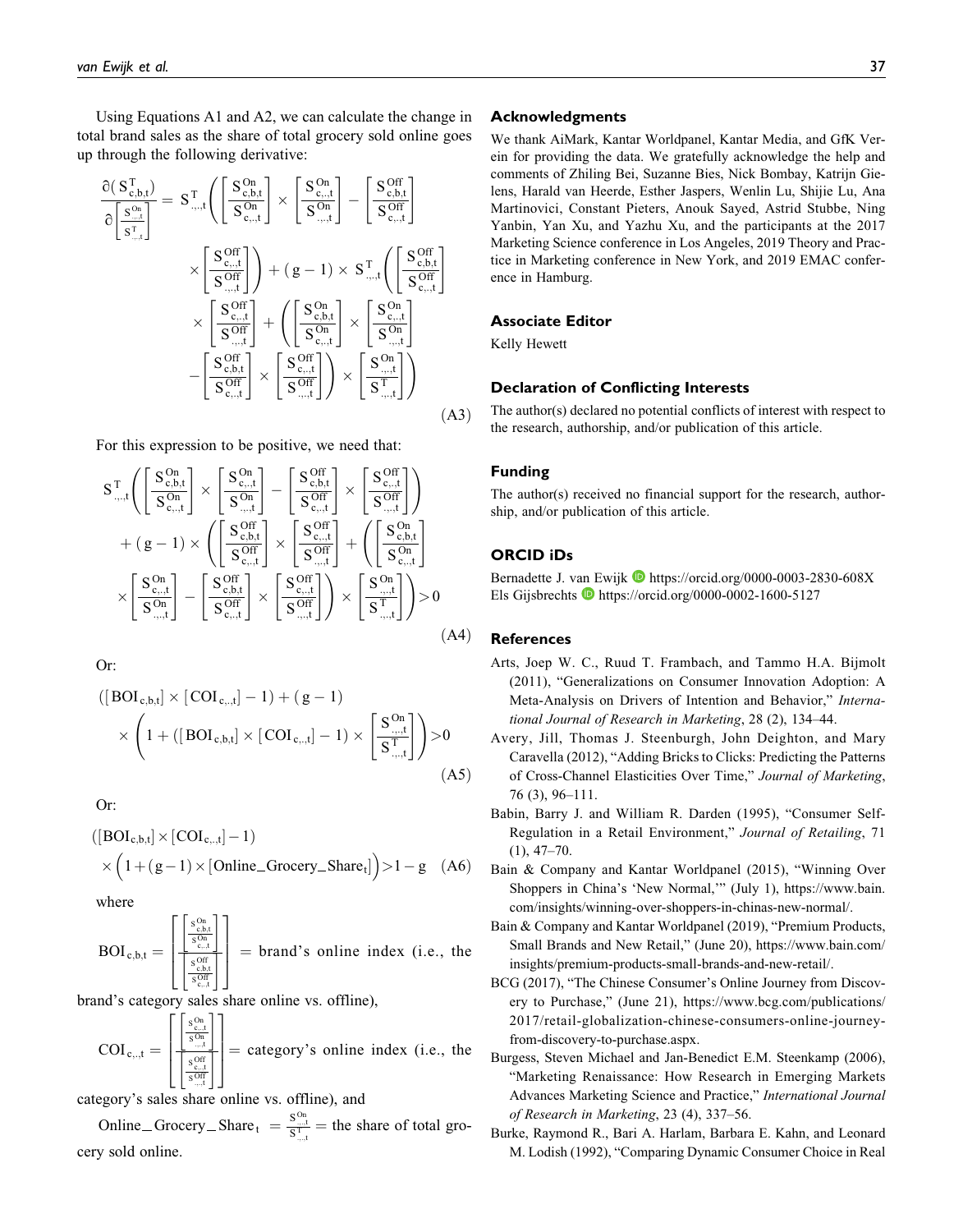and Computer-Simulated Environments," Journal of Consumer Research, 19 (1), 71–82.

- Campo, Katia and Els Breugelmans (2015), "Buying Groceries in Brick and Click Stores: Category Allocation Decisions and the Moderating Effect of Online Buying Experience," Journal of Interactive Marketing, 31, 63–78.
- Chaudhuri, Arjun and Morris B. Holbrook (2001), "The Chain of Effects from Brand Trust and Brand Affect to Brand Performance: The Role of Brand Loyalty," Journal of Marketing, 65 (2), 81–93.
- China Internet Watch (2015), "22% Online Shopping Spend Are Newly Created Demand," (November 10), [https://www.chinainter](https://www.chinainternetwatch.com/15094/online-shoppers-insights-2015/) [netwatch.com/15094/online-shoppers-insights-2015/](https://www.chinainternetwatch.com/15094/online-shoppers-insights-2015/).
- Chu, Junhong, Marta Arce-Urriza, José-Javier Cebollada-Calvo, and Pradeep K. Chintagunta (2010), "An Empirical Analysis of Shopping Behavior Across Online and Offline Channels for Grocery Products: The Moderating Effects of Household and Product Characteristics," Journal of Interactive Marketing, 24 (4), 251–68.
- Chu, Junhong, Pradeep K. Chintagunta, and Javier Cebollada (2008), "Research Note—A Comparison of Within-Household Price Sensitivity Across Online and Offline Channels," Marketing Science, 27 (2), 283–99.
- Danaher, Peter J., Isaac W. Wilson, and Robert A. Davis (2003), "A Comparison of Online and Offline Consumer Brand Loyalty," Marketing Science, 22 (4), 461–76.
- Datta, Hannes, Kusum L. Ailawadi, and Harald J. van Heerde (2017), "How Well Does Consumer-Based Brand Equity Align with Sales-Based Brand Equity and Marketing-Mix Response?" Journal of Marketing, 81 (3), 1–20.
- Degeratu, Alexandru M., Arvind Rangaswamy, and Wu Jianan (2000), "Consumer Choice Behavior in Online and Traditional Supermarkets: The Effects of Brand Name, Price, and Other Search Attributes," International Journal of Research in Marketing, 17 (1), 55–78.
- Dubin, Jeffrey A. and Daniel L. McFadden (1984), "An Econometric Analysis of Residential Electric Appliance Holdings and Consumption," *Econometrica*, 52 (2), 345–62.
- EMR (2019), "China Online Food Grocery Market Report and Forecast 2020–2025," (accessed March 23, 2020), [https://](https://www.expertmarketresearch.com/pressrelease/china-online-grocery-market) [www.expertmarketresearch.com/pressrelease/china-online-gro](https://www.expertmarketresearch.com/pressrelease/china-online-grocery-market) [cery-market](https://www.expertmarketresearch.com/pressrelease/china-online-grocery-market).
- Erdem, Tülin, Michael P. Keane, and Baohong Sun (2008), "A Dynamic Model of Brand Choice When Price and Advertising Signal Product Quality," Marketing Science, 27 (6), 1111–25.
- Fischer, Marc, Franziska Völckner, and Henrik Sattler (2010), "How Important Are Brands? A Cross-Category, Cross-Country Study," Journal of Marketing Research, 47 (5), 823–39.
- George, Jennifer, Alan Mercer, and Helen Wilson (1996), "Variations in Price Elasticities," European Journal of Operational Research, 88 (1), 13–22.
- Gielens, Katrijn and Jan-Benedict E.M. Steenkamp (2019), "Branding in the Era of Digital (Dis)intermediation," International Journal of Research in Marketing, 36 (3), 367–84.
- Häubl, Gerald and Valerie Trifts (2000), "Consumer Decision Making in Online Shopping Environments: The Effects of Interactive Decision Aids," Marketing Science, 19 (1), 4–21.
- Hernandez, José Mauro C. (2002), "Brand Trust and Online Consumer Behavior." Advances in Consumer Research, 29 (1), 255–56.
- Holbrook, Morris B. and Elizabeth C. Hirschman (1982), "The Experiential Aspects of Consumption: Consumer Fantasies, Feeiings, and Fun," Journal of Consumer Research, 9 (2), 132–140.
- IGD (2017), "China's Online Grocery Market to More Than Double by 2020," (April 25), [https://www.igd.com/about-us/media/press](https://www.igd.com/about-us/media/press-releases/press-release/t/igd-chinas-online-grocery-market-to-more-than-double-by-2020/i/16582)[releases/press-release/t/igd-chinas-online-grocery-market-to](https://www.igd.com/about-us/media/press-releases/press-release/t/igd-chinas-online-grocery-market-to-more-than-double-by-2020/i/16582)[more-than-double-by-2020/i/16582](https://www.igd.com/about-us/media/press-releases/press-release/t/igd-chinas-online-grocery-market-to-more-than-double-by-2020/i/16582).
- Inman, J. Jeffrey, Russel S. Winer, and Rosellina Ferraro (2009), "The Interplay Among Category Characteristics, Customer Characteristics, and Customer Activities on In-Store Decision Making," Journal of Marketing, 73 (5), 19–29.
- Kantar Millward Brown (2010), "The Differences Between Mature and Emerging Markets," (May 7), [http://www.millwardbrown.](http://www.millwardbrown.com/global-navigation/blogs/post/mb-blog/2010/05/07/The-differences-between-mature-and-emerging-markets.aspx) [com/global-navigation/blogs/post/mb-blog/2010/05/07/The-differ](http://www.millwardbrown.com/global-navigation/blogs/post/mb-blog/2010/05/07/The-differences-between-mature-and-emerging-markets.aspx) [ences-between-mature-and-emerging-markets.aspx.](http://www.millwardbrown.com/global-navigation/blogs/post/mb-blog/2010/05/07/The-differences-between-mature-and-emerging-markets.aspx)
- Kantar Worldpanel (2015), "Accelerating the Growth of E-Commerce in FMCG," report, London.
- Kumar, Nirmalya and Jan-Benedict E.M. Steenkamp (2013), Brand Breakout: How Emerging Market Brands Will Go Global. New York: Palgrave Macmillan.
- Lourenço, Carlos J.S., Els Gijsbrechts, and Richard Paap (2015), "The Impact of Category Prices on Store Price Image Formation: An Empirical Analysis," Journal of Marketing Research, 52 (2), 200–16.
- Lynch, John G. and Dan Ariely (2000), "Wine Online: Search Costs Affect Competition on Price, Quality, and Distribution," Marketing Science, 19 (1), 83–103.
- Ma, Yu, Kusum L. Ailawadi, Dinesh K. Gauri, and Dhruv Grewal (2011), "An Empirical Investigation of the Impact of Gasoline Prices on Grocery Shopping Behavior," Journal of Marketing, 75 (2), 18–35.
- Nelson, Phillip (1970), "Information and Consumer Behavior," Journal of Political Economy, 78 (2), 311–29.
- Nelson, Phillip (1974), "Advertising as Information," Journal of Political Economy, 82 (4), 729–54.
- Papies, Dominik, Peter Ebbes, and Harald J. van Heerde (2017), "Addressing Endogeneity in Marketing Models," in Advanced Methods for Modeling Markets, Peter S. H. Leeflang, Jaap E. Wieringa, Tammo H. A. Bijmolt and Koen H. Pauwels, eds. Berlin: Springer, 581–627.
- Rajavi, Koushyar, Tarun Kushwaha, and Jan-Benedict E.M. Steenkamp (2019), "In Brands We Trust? A Multicategory, Multicountry Investigation of Sensitivity of Consumers' Trust in Brands to Marketing-Mix Activities," Journal of Consumer Research, 46 (4), 651–70.
- Rossi, Peter E. (2014), "Even the Rich Can Make Themselves Poor: A Critical Examination of IV Methods in Marketing Applications," Marketing Science, 33 (5), 655–72.
- Shankar, Venkatesh, Amy K. Smith, and Arvind Rangaswamy (2003), "Customer Satisfaction and Loyalty in Online and Offline